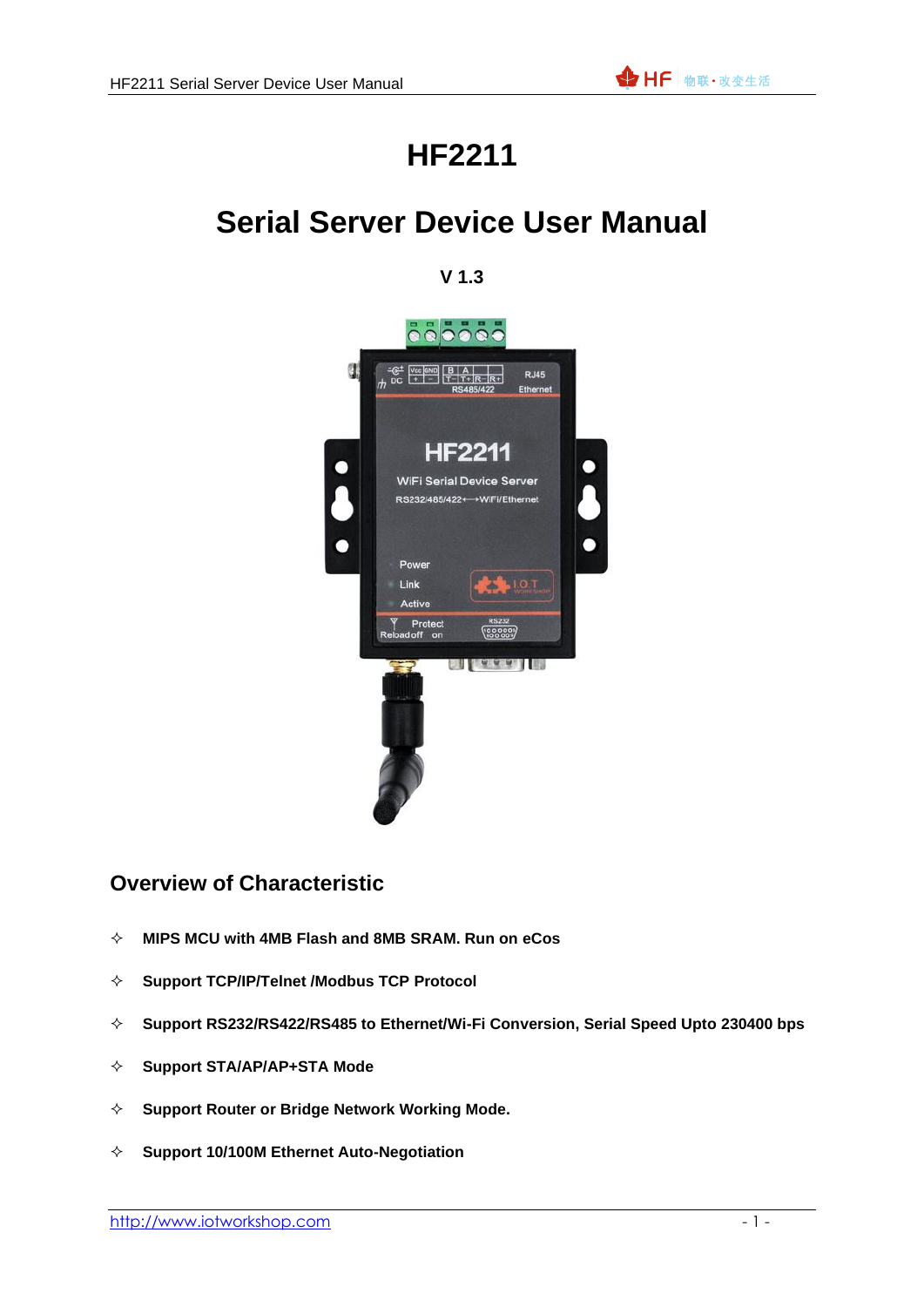- **Support Easy Configuration Through a Web Interface or PC IOTService Tool**
- **Support Security Protocol Such As TLS/AES/DES3**
- **Support Web OTA Wirelss Upgrade**
- **Wide DC Input 5~36VDC**
- **Size: 95 x 65 x 25 mm (L x W x H)**
- **FCC/CE/RoHS Certificated**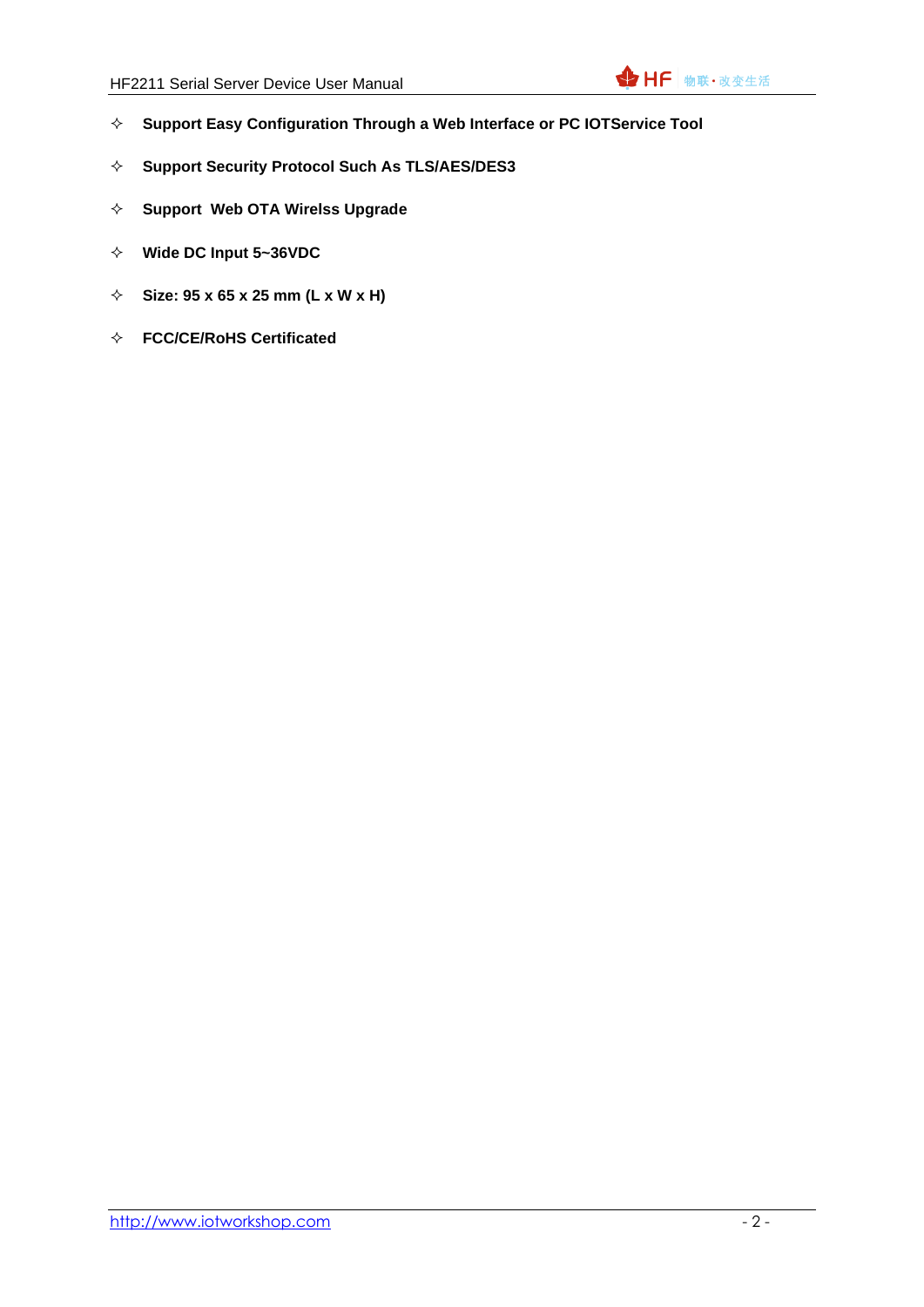<span id="page-2-0"></span>



### TABLE OF CONTENTS TABLE OF CONTENTS

| 1. |        |  |
|----|--------|--|
|    | 1.1.   |  |
|    | 1.2.   |  |
|    | 1.3.   |  |
| 2. |        |  |
|    | 2.1.   |  |
|    | 2.2.   |  |
|    | 2.3.   |  |
|    | 2.4.   |  |
|    | 2.5.   |  |
|    | 2.6.   |  |
|    | 2.7.   |  |
|    | 2.8.   |  |
| 3. |        |  |
|    | 3.1.   |  |
|    | 3.1.1. |  |
|    | 3.1.2. |  |
|    | 3.1.3. |  |
|    | 314    |  |
|    | 3.1.5. |  |
|    | 3.2.   |  |
|    | 3.2.1. |  |
|    | 3.2.2. |  |
|    | 3.2.3. |  |
| 4. |        |  |
|    |        |  |
|    |        |  |
|    |        |  |
|    |        |  |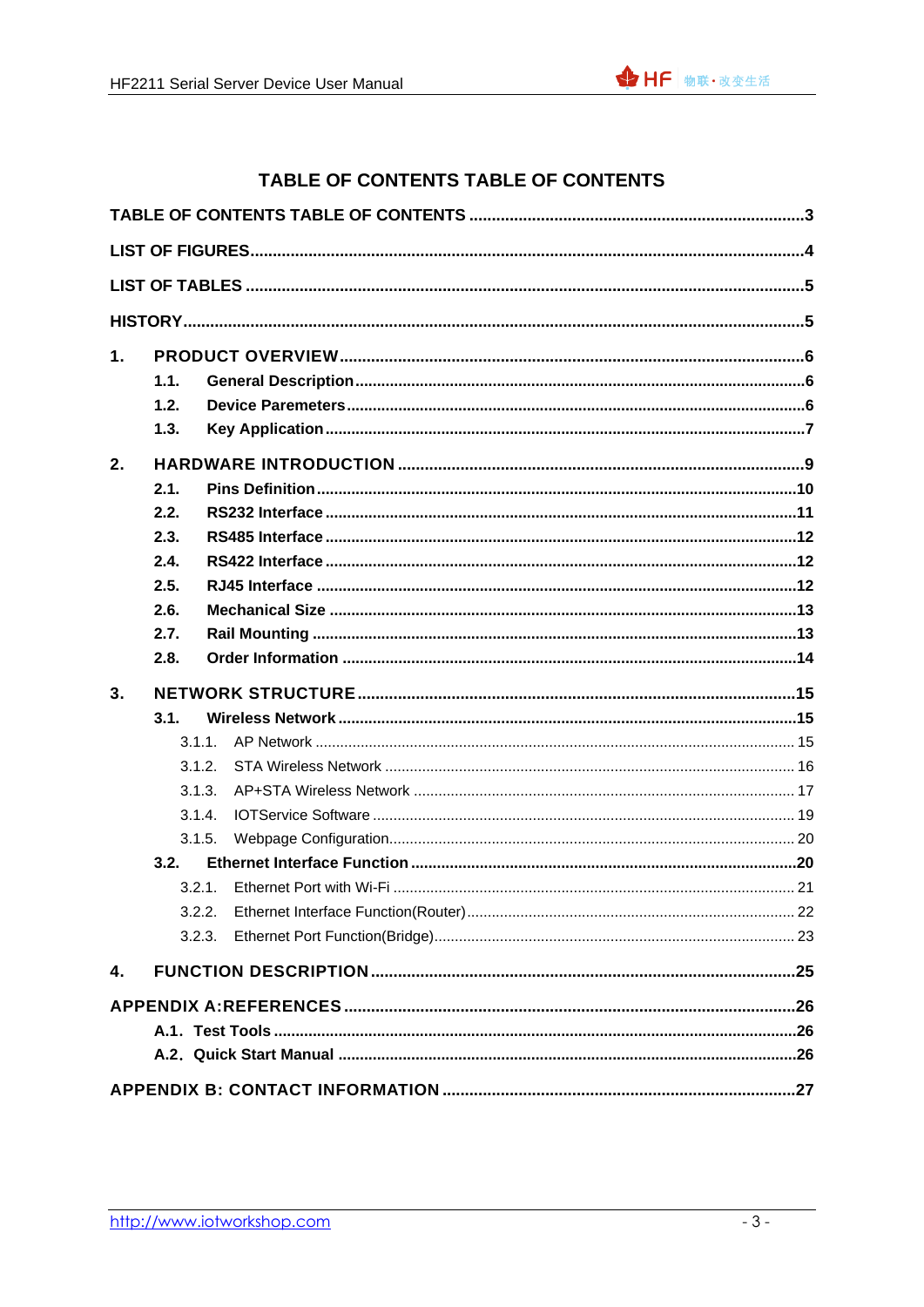## **LIST OF FIGURES**

<span id="page-3-0"></span>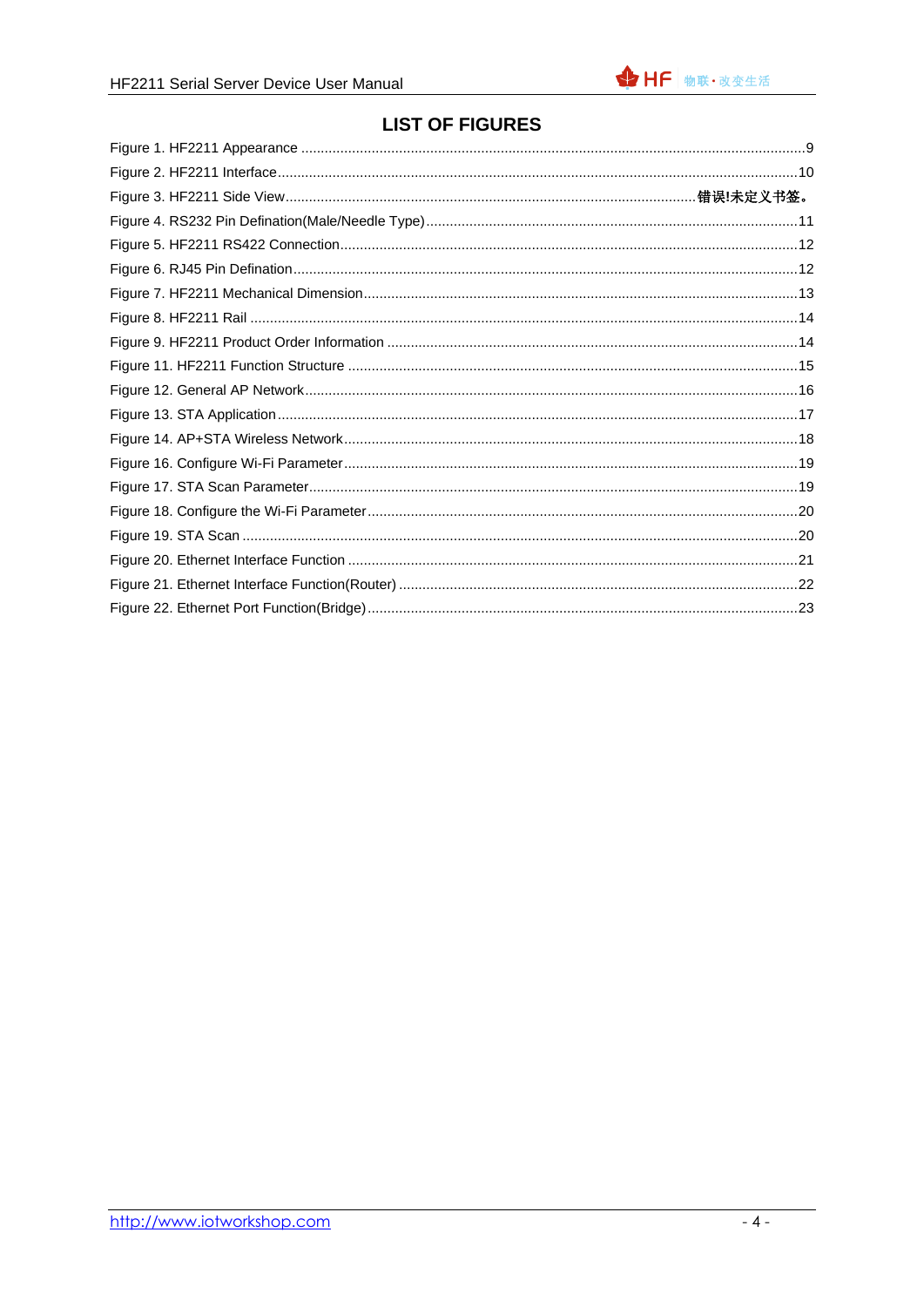## **LIST OF TABLES**

<span id="page-4-0"></span>

#### <span id="page-4-1"></span>**HISTORY**

| Ed. V1.0 08-03-2017        | <b>First Version</b>                                |
|----------------------------|-----------------------------------------------------|
| <b>Ed. V1.1</b> 06-07-2017 | Update to 1.09 version. IOTService Update to 2.07e. |
| <b>Ed. V1.2</b> 02-15-2019 | Correct wrong description.                          |
| <b>Ed. V1.3</b> 11-05-2019 | Correct wrong silk print.                           |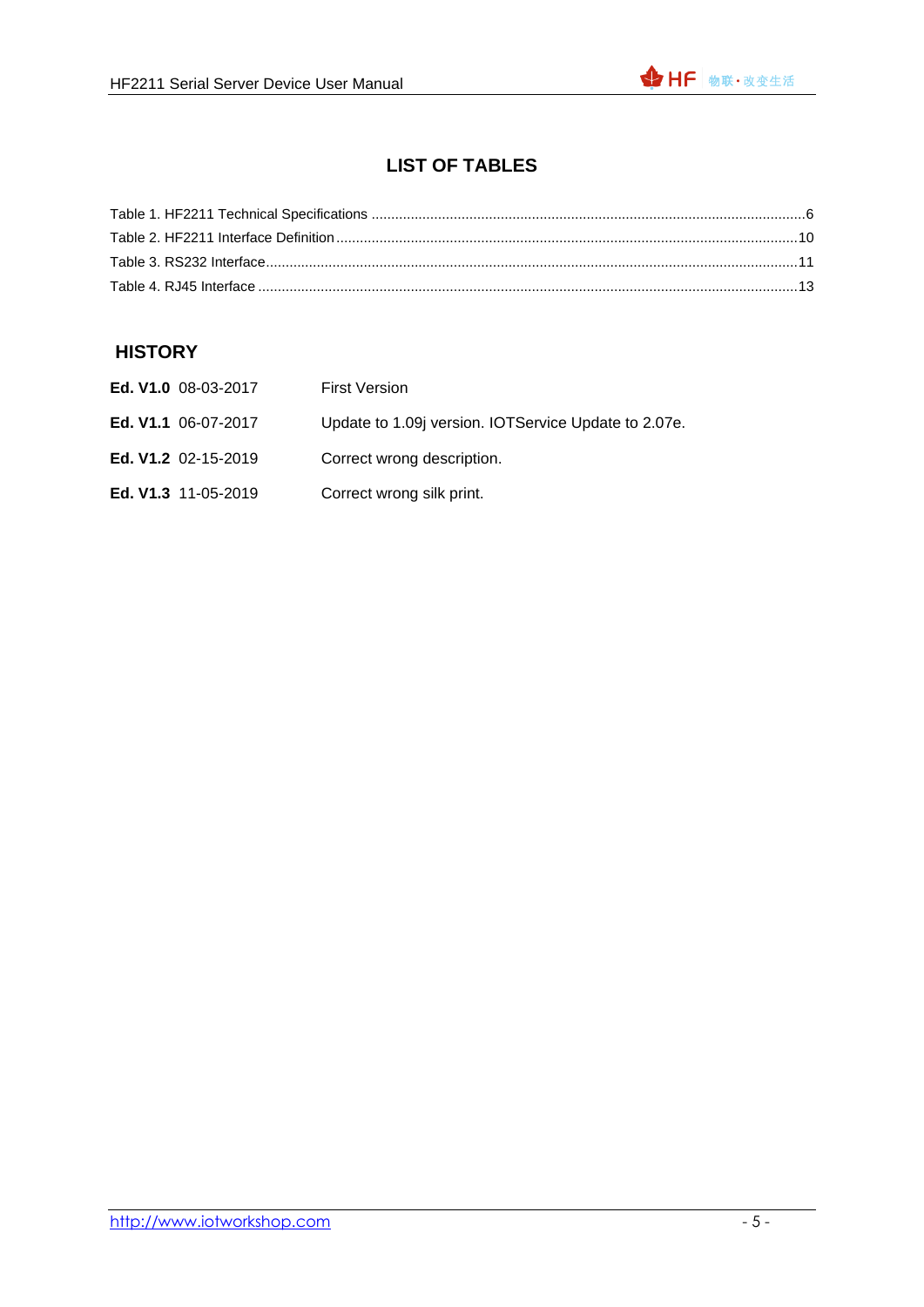# <span id="page-5-0"></span>**1. PRODUCT OVERVIEW**

### <span id="page-5-1"></span>**1.1. General Description**

The HF2211 provides RS232/RS485/RS422 interface to Ethernet/Wi-Fi connectivity to web enable any device. The HF2211 integrate TCP/IP controller, memory, 10/100M Ethernet transceiver, highspeed serial port and integrates a fully developed TCP/IP network stack and ECos OS. The HF2211 also includes an embedded web server used to remotely configure, monitor, or troubleshoot the attached device.

The HF2211 using highly integrated hardware and software platform. It has been optimized for all kinds of applications in the industrial control, smart grid, personal medical application and remote control that have lower data rates, and transmit or receive data on an infrequent basis.

<span id="page-5-2"></span>The HF2211 integrates all serial to Ethernet functionality with 95 x 65 x 25mm size.

#### **1.2. Device Paremeters**

| <b>Item</b>               | <b>Parameters</b>                                                                                                      |  |  |
|---------------------------|------------------------------------------------------------------------------------------------------------------------|--|--|
| <b>System Information</b> |                                                                                                                        |  |  |
| Processor/Frequency       | MIPS/320MHz                                                                                                            |  |  |
| Flash/SDRAM               | 4MB/8MB                                                                                                                |  |  |
| <b>Operating System</b>   | eCos                                                                                                                   |  |  |
| <b>Ethernet Port</b>      |                                                                                                                        |  |  |
| Port Number               | 1 RJ45<br>1 WAN/LAN switchable                                                                                         |  |  |
| Interface Standard        | 10/100 Base-T Auto-Negotiation                                                                                         |  |  |
| Protection                | <b>8KV</b> Isolation                                                                                                   |  |  |
| Transformer               | Integrated                                                                                                             |  |  |
| <b>Network Protocol</b>   | IP, TCP, UDP, DHCP, DNS, HTTP Server/Client, ARP,<br>BOOTP, AutoIP, ICMP, Web socket, Telnet, uPNP, NTP,<br>Modbus TCP |  |  |
| <b>Security Protocol</b>  | <b>TLS v1.2</b><br>AES 128Bit<br>DES <sub>3</sub>                                                                      |  |  |
| <b>Wi-Fi Interface</b>    |                                                                                                                        |  |  |
| Standard                  | 802.11 b/g/n                                                                                                           |  |  |
| Frequency                 | 2.412GHz-2.484GHz                                                                                                      |  |  |
| Network Mode              | STA/AP/STA+AP                                                                                                          |  |  |
| Security                  | WEP/WPAPSK/WPA2PSK                                                                                                     |  |  |
| Encryption                | WEP64/WEP128/TKIP/AES                                                                                                  |  |  |
| <b>Tx Power</b>           | 802.11b: +20dBm (Max.)<br>802.11g: +18dBm (Max.)<br>802.11n: +15dBm (Max.)                                             |  |  |

Table 1. HF2211 Technical Specifications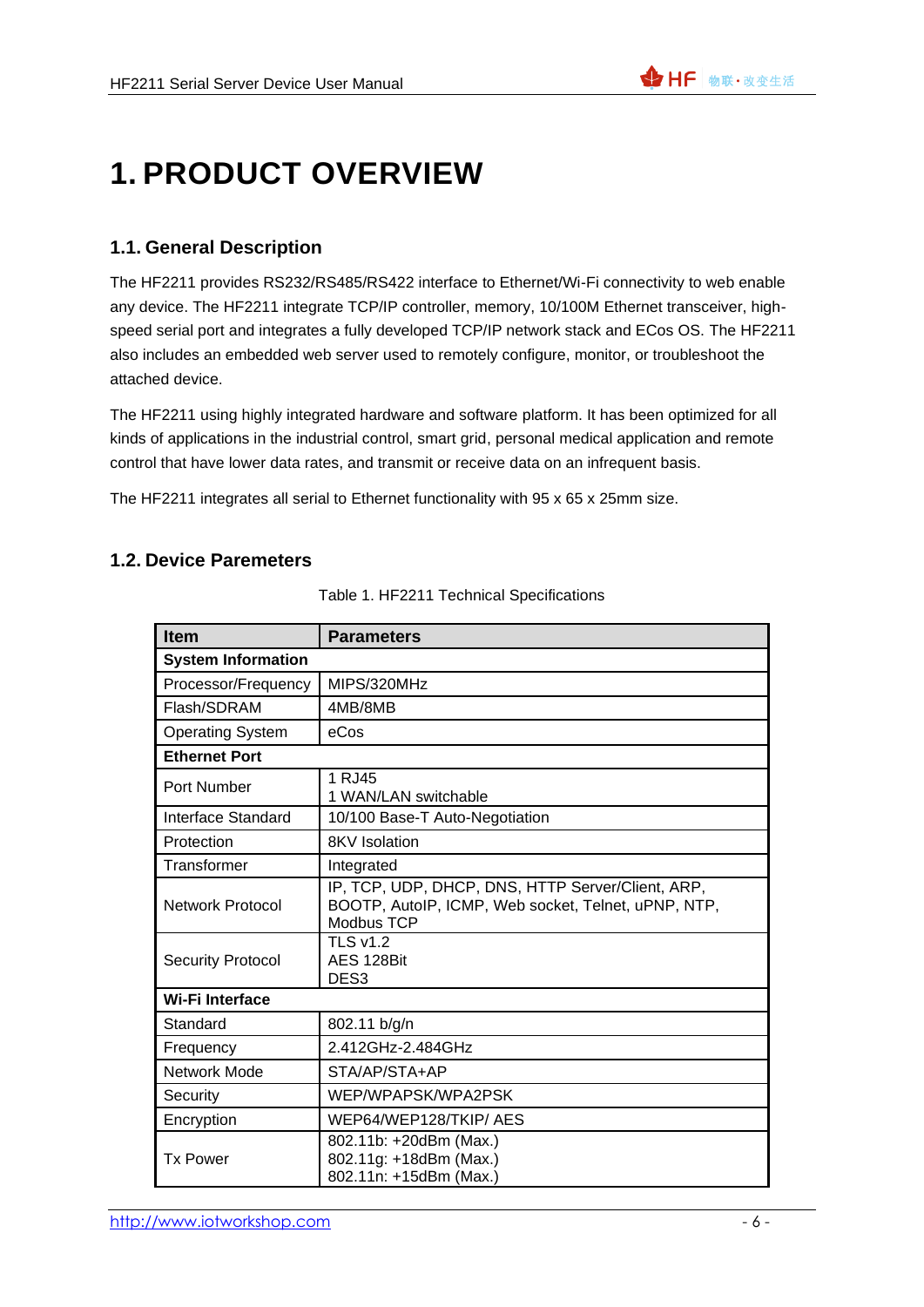

|                          | 802.11b: -89dBm                                        |  |  |
|--------------------------|--------------------------------------------------------|--|--|
| <b>Rx Sensitive</b>      | 802.11g: -81dBm                                        |  |  |
|                          | 802.11n: -71dBm                                        |  |  |
| Antenna                  | 3dBi Stick Antenna                                     |  |  |
| <b>Serial Port</b>       |                                                        |  |  |
| Port Number              | 1 RS232/RS485/RS422                                    |  |  |
|                          | <b>RS232: DB9</b>                                      |  |  |
| Interface Standard       | RS485/RS422: 5.08mm connector                          |  |  |
|                          | Support one channel of RS232/RS422/RS485.              |  |  |
| Data Bits                | 8                                                      |  |  |
| Stop Bit                 | 1,2                                                    |  |  |
| <b>Check Bit</b>         | None, Even, Odd                                        |  |  |
| <b>Baud Rate</b>         | TTL: 2400 bps~230400 bps                               |  |  |
|                          | No Flow Control                                        |  |  |
| <b>Flow Control</b>      | Hardware RTS/CTS、DSR/DTR                               |  |  |
|                          | Software Xon/ Xoff flow control                        |  |  |
| <b>Software</b>          |                                                        |  |  |
| Web Pages                | <b>Http Web Configuration</b>                          |  |  |
|                          | <b>Customization of HTTP Web Pages</b><br>Web          |  |  |
|                          | <b>CLI</b>                                             |  |  |
| Configuration            | XML import                                             |  |  |
|                          | <b>Telnet</b>                                          |  |  |
|                          | <b>IOTService PC Software</b>                          |  |  |
| Firmware Upgrade         | Web                                                    |  |  |
| <b>Basic Parameter</b>   |                                                        |  |  |
| Size                     | 95 x 65 x 25 mm                                        |  |  |
| Operating Temp.          | $-25 \sim 85^{\circ}$ C                                |  |  |
| Storage Temp.            | $-45 \sim 105^{\circ}$ C, 5 ~ 95% RH (no condensation) |  |  |
| Input Voltage            | 5~36VDC                                                |  |  |
| <b>Working Current</b>   | ~200mA                                                 |  |  |
| Power                    | $<700$ mW                                              |  |  |
| <b>Other Information</b> |                                                        |  |  |
| Certificate              | CE, FCC, RoHS                                          |  |  |

### <span id="page-6-0"></span>**1.3. Key Application**

The HF2211 device connects serial device to Ethernet networks using the TCP/IP protocol:

- Remote equipment monitoring
- Asset tracking and telemetry
- Security Application
- ⚫ Industrial sensors and controls
- ⚫ Medical devices
- ATM machines
- Data collection devices
- ⚫ Universal Power Supply (UPS) management units
- ⚫ Telecommunications equipment
- ⚫ Data display devices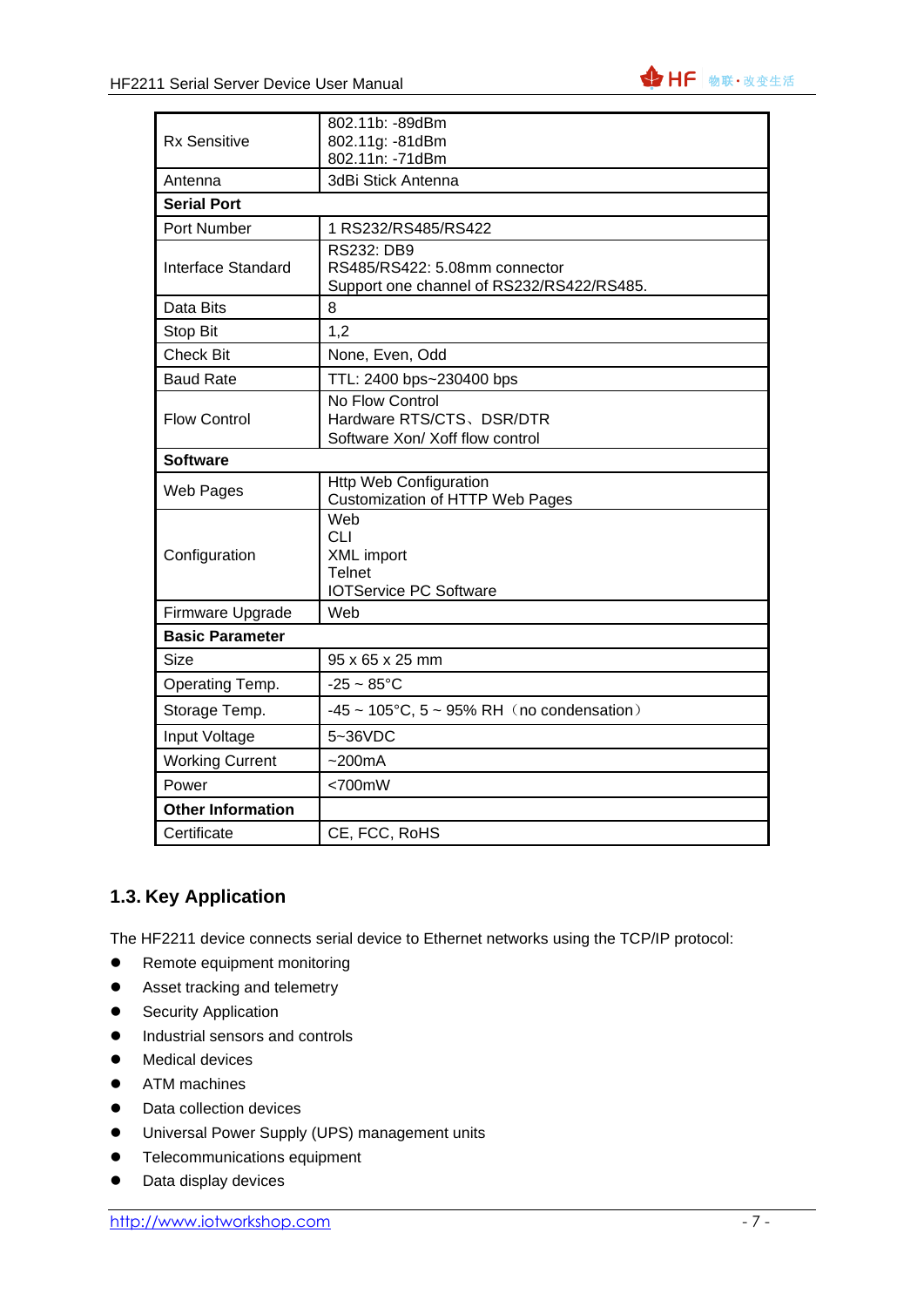

- ⚫ Handheld instruments
- ⚫ Modems
- Time/attendance clocks and terminals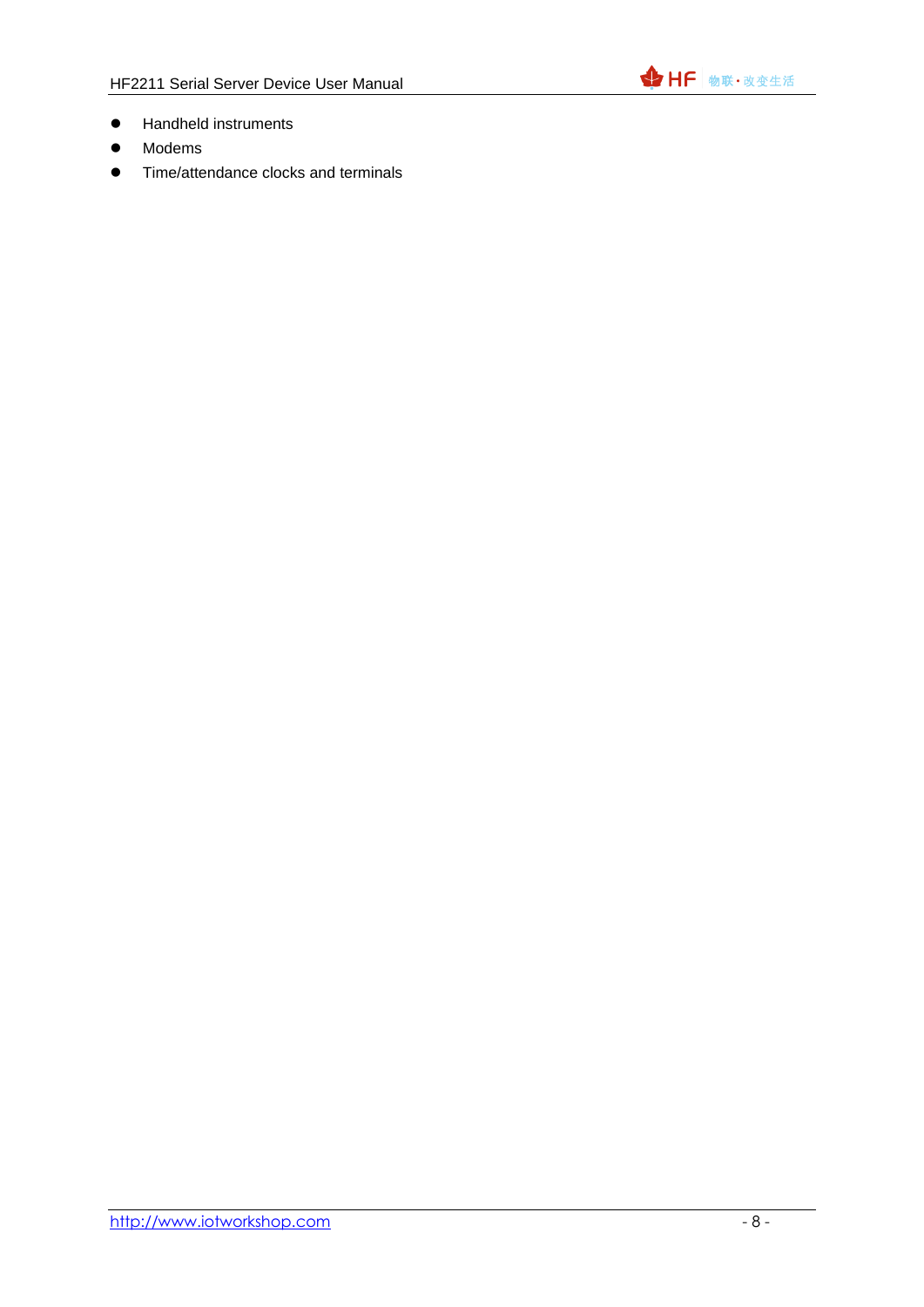# <span id="page-8-0"></span>**2. HARDWARE INTRODUCTION**

The HF2211 unit is a complete solution for serial port device connecting to network. This powerful device supports a 10/100BASE-T Ethernet connection, a reliable and proven operating system stored in flash memory, an embedded web server, a full TCP/IP protocol stack, and standards-based (AES) encryption.

Through Ethernet cable connect router with HF2211 serial server for data transfer, which makes the data transformation very simple. HF2211 meet EMC Class B security level, It can pass every countries relevant certification test



Figure 1. HF2211 Appearance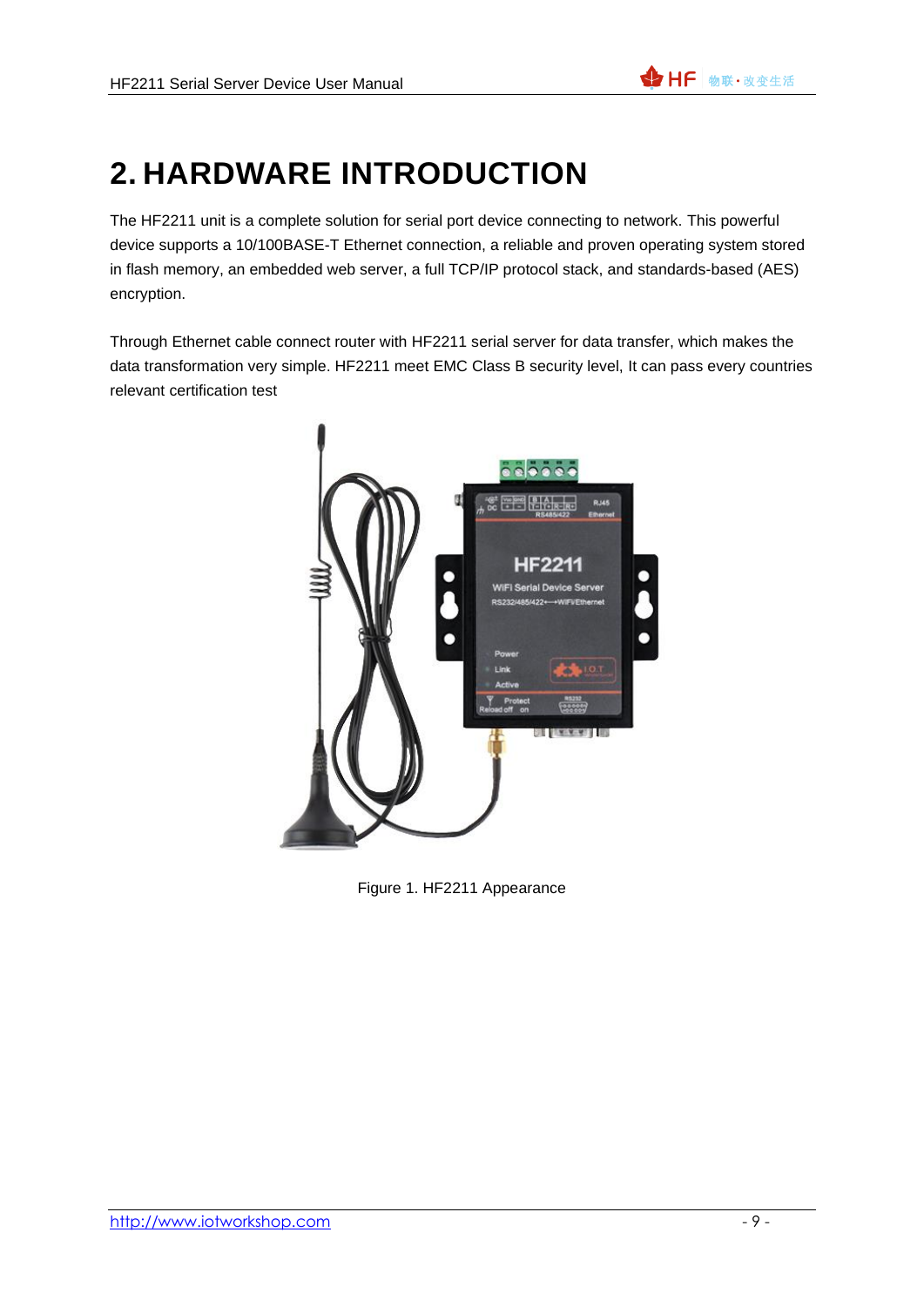

### <span id="page-9-0"></span>**2.1. Pins Definition**



Figure 2. HF2211 Interface

Table 2. HF2211 Interface Definition

|  |  | Function | <b>Name</b> | <b>Description</b> |
|--|--|----------|-------------|--------------------|
|--|--|----------|-------------|--------------------|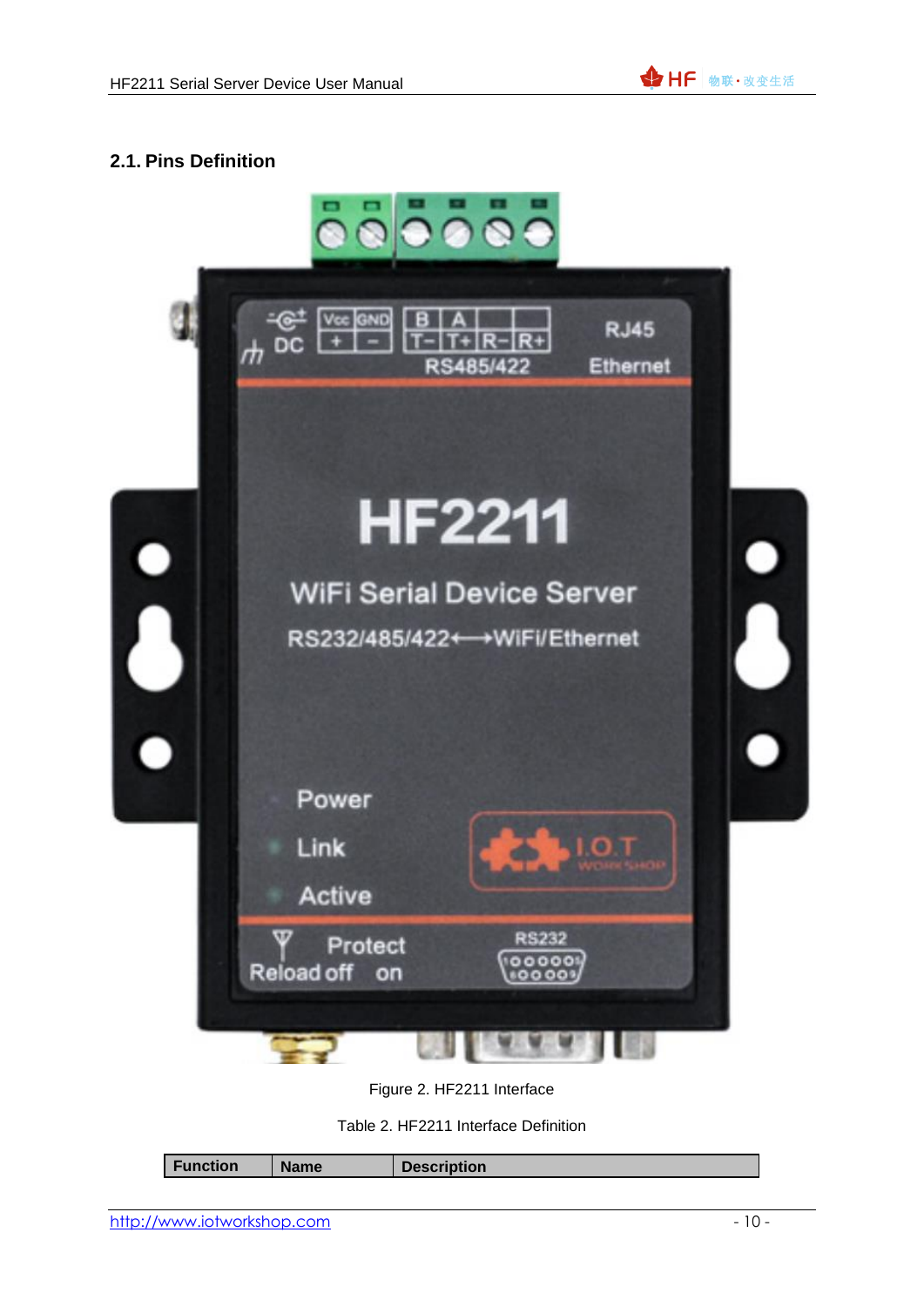| <b>Function</b>       | <b>Name</b>   | <b>Description</b>                                                                                                                                                                                                                           |
|-----------------------|---------------|----------------------------------------------------------------------------------------------------------------------------------------------------------------------------------------------------------------------------------------------|
| External<br>Interface | RJ45 Ethernet | 10/100M Ethernet<br>Default is WAN function in AP mode (Can be<br>configured to LAN Function), connect to router<br>LAN port for network access.<br>In STA mode, it works in LAN function.                                                   |
|                       | <b>SMA</b>    | Antenna SMA Interface                                                                                                                                                                                                                        |
|                       | <b>RS232</b>  | RS232 Communication                                                                                                                                                                                                                          |
|                       | RS485/RS422   | RS485/RS422 Communicaton                                                                                                                                                                                                                     |
|                       | Earth         | <b>Protect Earth</b>                                                                                                                                                                                                                         |
|                       | DC Input      | DC Power 5~36V                                                                                                                                                                                                                               |
| LED<br>Indicator      | Power         | Internal Power Supply Indicator<br>On: Power is OK<br>Off: Power is NG                                                                                                                                                                       |
|                       | Link          | <b>Network Connection Indicator</b><br>On: Include the following condition.<br>Ethernt 2 connection OK<br>Wi-Fi STA connect to AP<br>$\bullet$<br>Wi-Fi AP being connected by other STA<br>$\bullet$<br>device<br>Off: No network connection |
|                       | Active        | Data transfer Indicator<br>On: Data is transfering.<br>Off: No data transfer                                                                                                                                                                 |
| <b>Button</b>         | Reload        | Restore to factory setting<br>Long press this button for 4 seconds and loose it<br>to restore parameters to factory setting.                                                                                                                 |
| Switch                | Protect       | Device parameter protect<br>On: Enable protect, working parameter can not be<br>modified.<br>Off: Disable protect.                                                                                                                           |

### <span id="page-10-0"></span>**2.2. RS232 Interface**

Device serial port is male(needle), RS232 voltage level(can connect to PC directly), Pin Order is cosistent with PC COM port. Use cross Cable connected with PC(2-3 cross, 7-8 cross, 5-5 direct, 7-8 no connection), see the following table for pin defination.



#### Figure 4. RS232 Pin Defination(Male/Needle Type)

#### Table 3. RS232 Interface

| <b>Pin Number</b>        | Name | Description  |
|--------------------------|------|--------------|
| $\overline{\phantom{a}}$ | RXD  | Receive Data |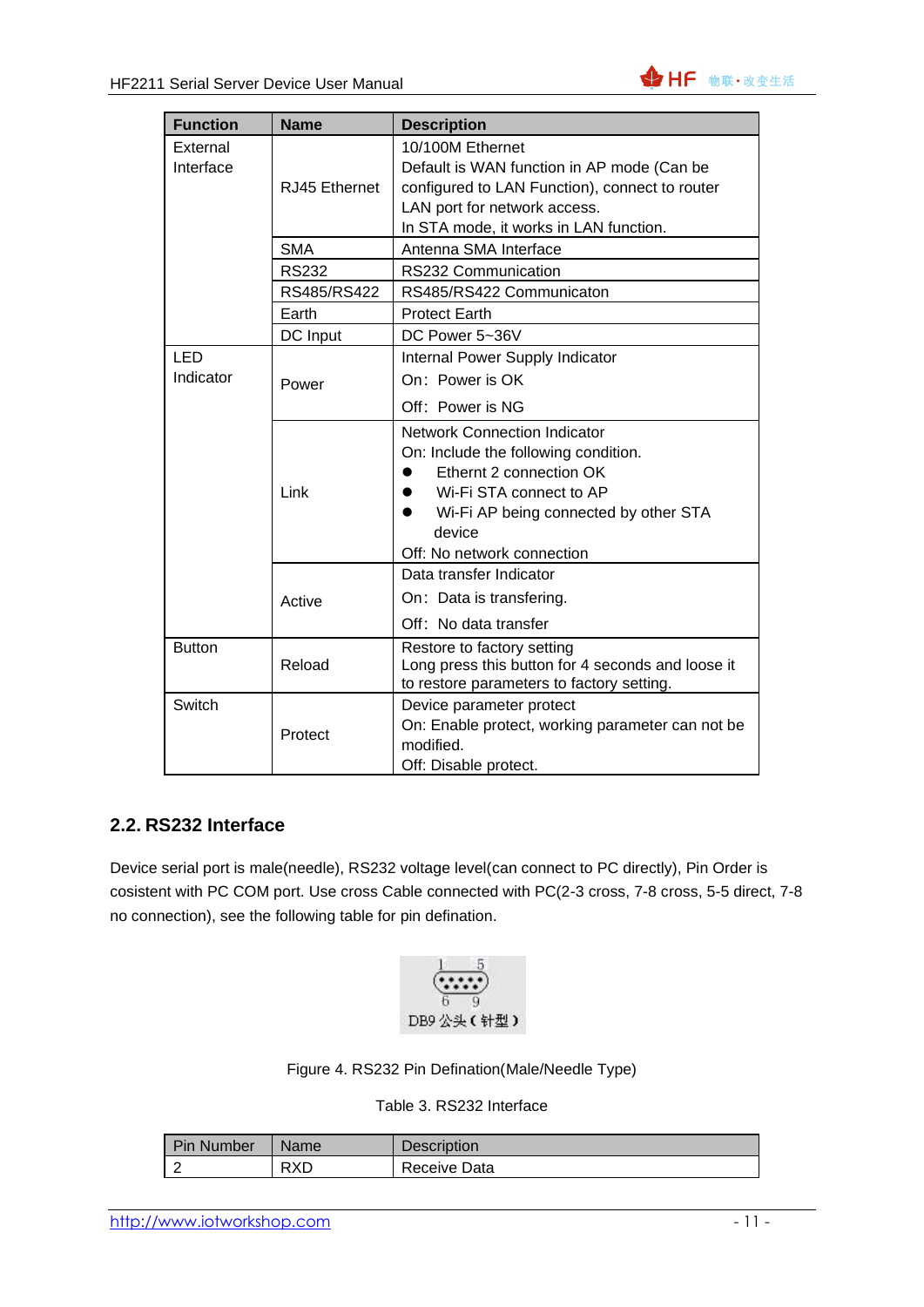

| <b>Pin Number</b> | Name       | <b>Description</b>     |
|-------------------|------------|------------------------|
|                   | TXD.       | Send Data              |
| b                 | <b>GND</b> | GND                    |
|                   | <b>RTS</b> | <b>Request to Send</b> |
|                   | CTS        | Clear to Send          |

#### <span id="page-11-0"></span>**2.3. RS485 Interface**

RS485 use two wire links, A(DATA+), B(DATA-). Connect A(+) to A(+), B(-) to B(-) for communication.

The RS485 interface support maximum 32 485 device, special hardware version can support max 255 device. The cable maximum length is 1200 meters. Need to add 120Ohm terminal resistor for over 300 meters.

#### <span id="page-11-1"></span>**2.4. RS422 Interface**

|  | <b>Name</b> | <b>Description</b>    |
|--|-------------|-----------------------|
|  | TX+         | Transfer Data+        |
|  | TX-         | <b>Transfer Data-</b> |
|  | $RX+$       | Receive Data+         |
|  | $RX -$      | <b>Receive Data-</b>  |

RS422 interface use T+/T-/R+/R-, cross connect to device as the following picture.



Figure 5. HF2211 RS422 Connection

#### <span id="page-11-2"></span>**2.5. RJ45 Interface**

Ethernet port is 10M/100M adaptive, support AUTO MDI/MDIX which means it support direct connecting to PC with Ethernet cable.



Figure 6. RJ45 Pin Defination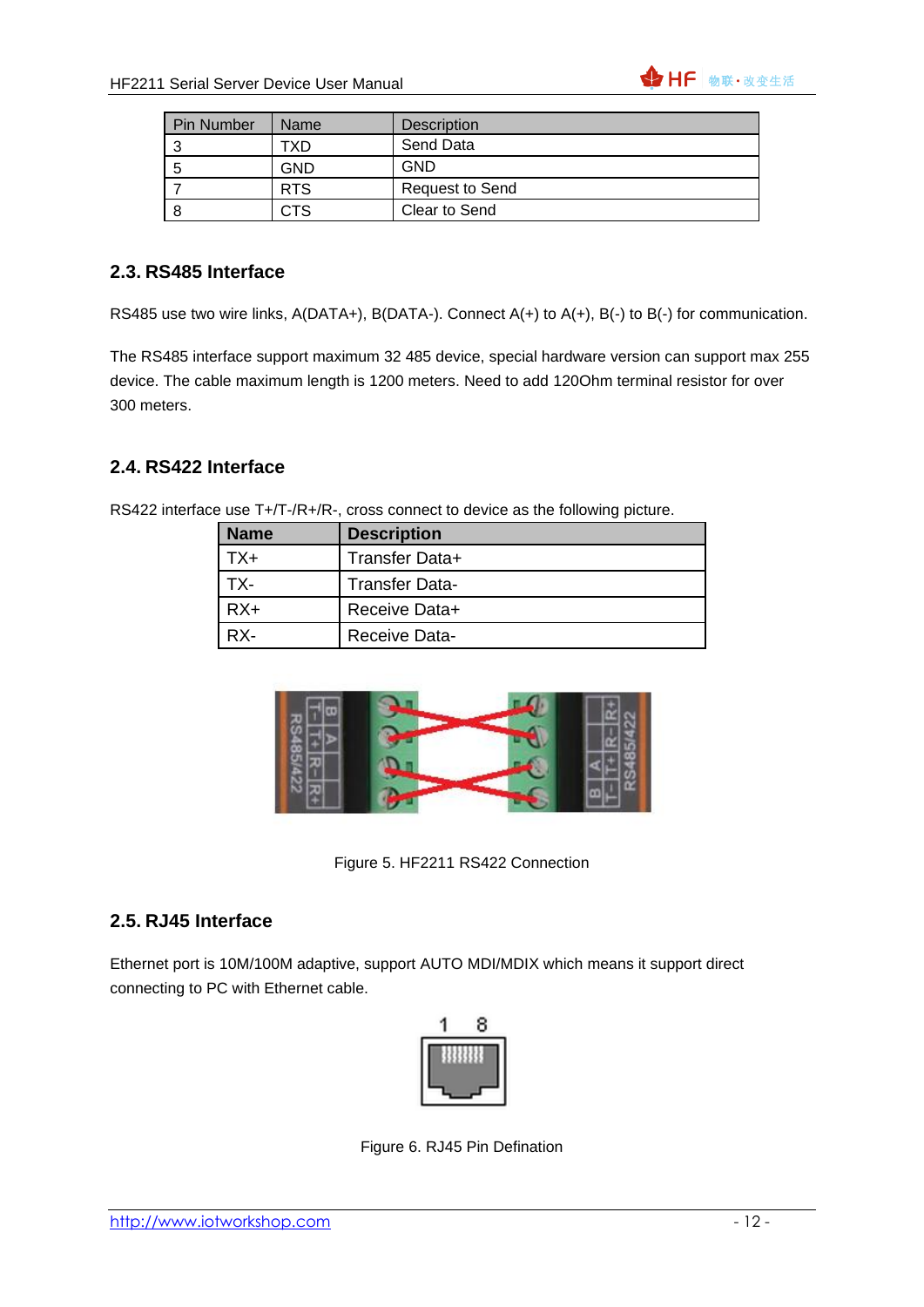

| <b>Pin Number</b> | <b>Name</b> | <b>Description</b>             |
|-------------------|-------------|--------------------------------|
|                   | TX+         | Transfer Data+                 |
| 2                 | TX-         | <b>Transfer Data-</b>          |
| 3                 | $RX+$       | Receive Data+                  |
| 4                 | PHY-VCC     | <b>Transformer Tap Voltage</b> |
| 5                 | PHY-VCC     | <b>Transformer Tap Voltage</b> |
| 6                 | RX-         | Receive Data-                  |
|                   | N.C.        | None Connect                   |
| 8                 | N.C.        | None Connect                   |

#### Table 4. RJ45 Interface

#### <span id="page-12-0"></span>**2.6. Mechanical Size**

The dimensions of HF2211 are defined as following picture (mm):



Figure 7. HF2211 Mechanical Dimension

### <span id="page-12-1"></span>**2.7. Rail Mounting**

We support to provide rail for mounting as the following picture.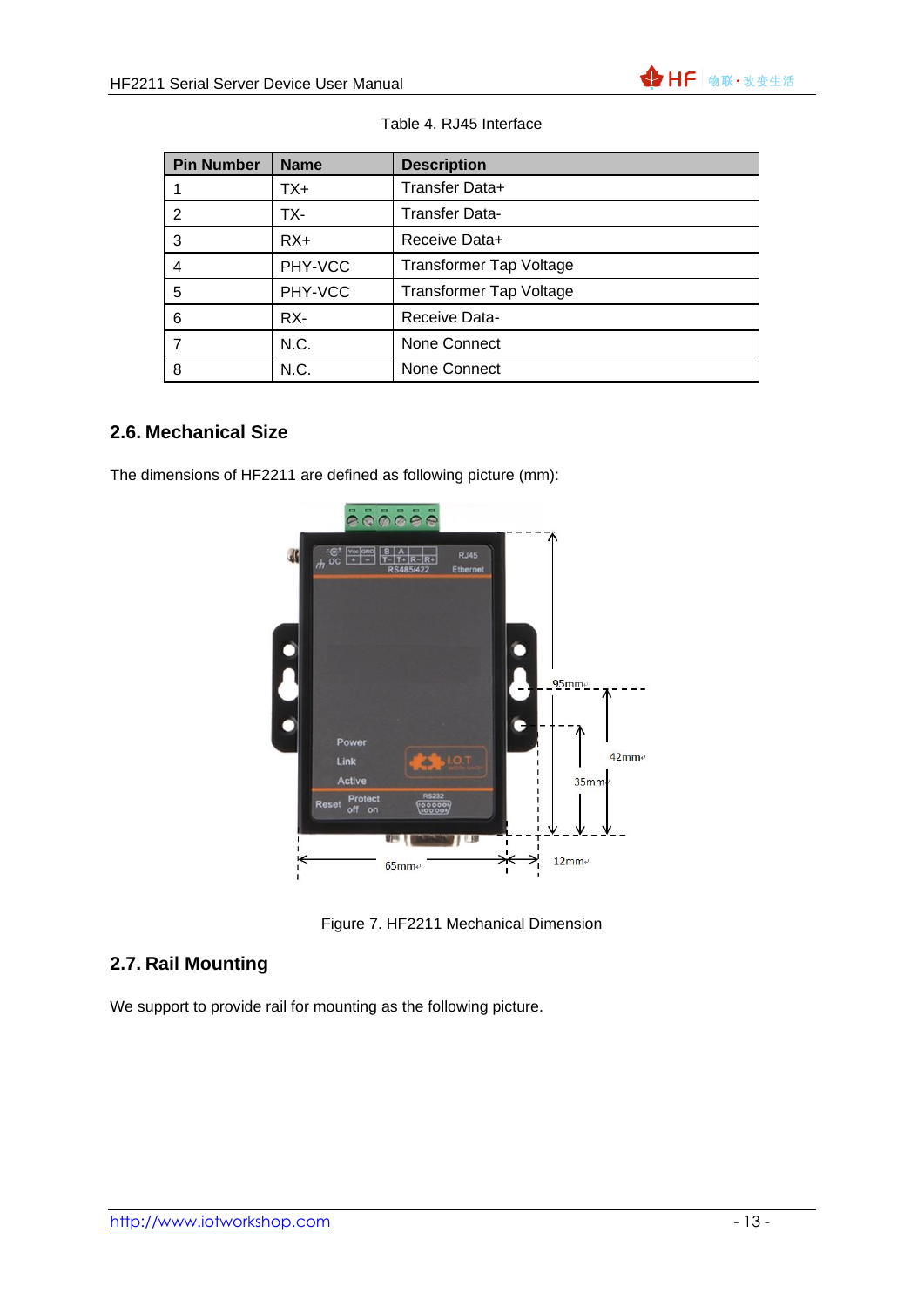



Figure 8. HF2211 Rail

### <span id="page-13-0"></span>**2.8. Order Information**

HF2211 is defined as following:



Figure 9. HF2211 Product Order Information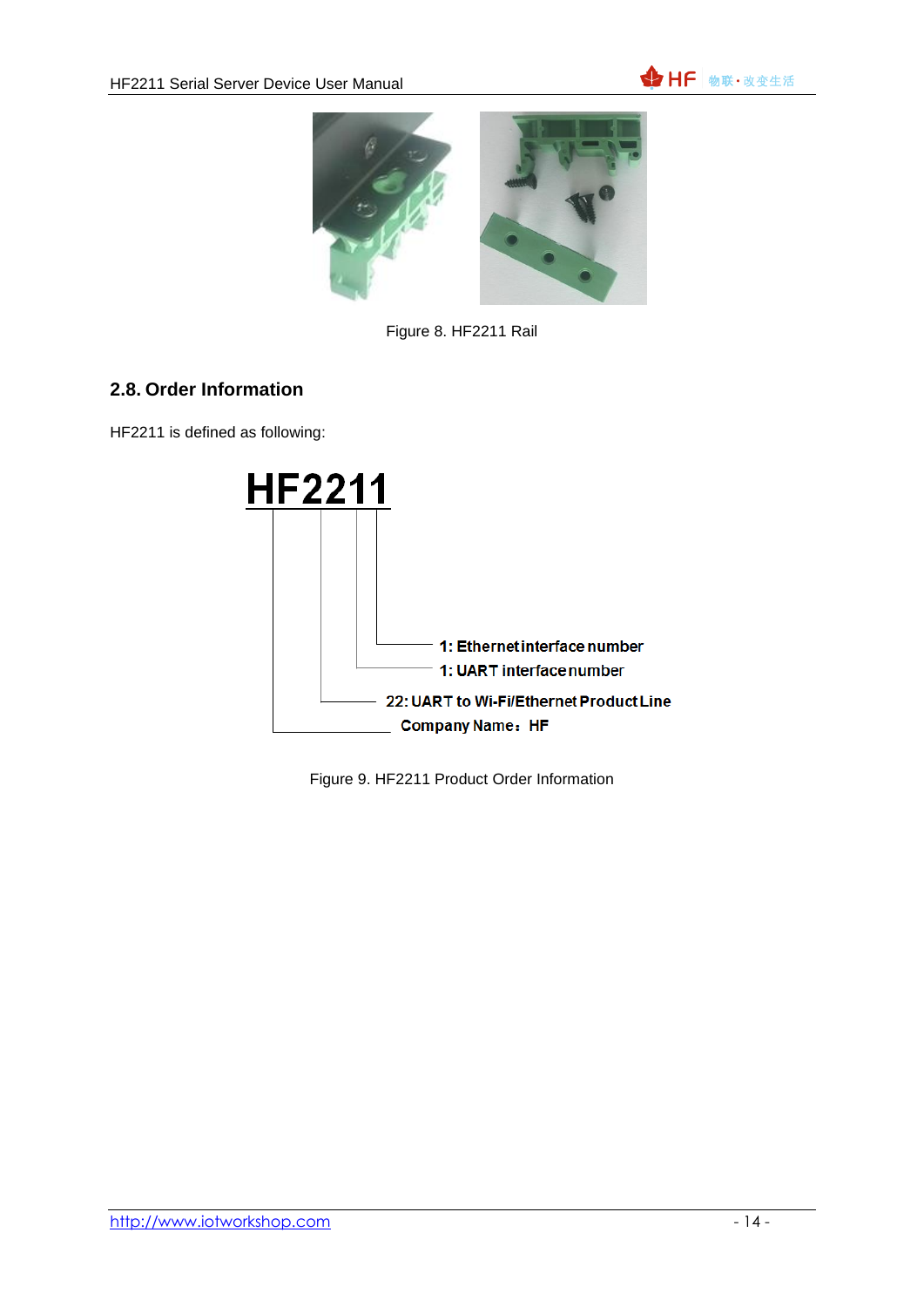# <span id="page-14-0"></span>**3. NETWORK STRUCTURE**

#### <span id="page-14-1"></span>**3.1. Wireless Network**

HF2211 can be set as a wireless STA and AP as well. And logically, it supports two wireless interfaces, one is used as STA and the other is AP. Other STA devices can join into the wireless network through AP interface. So the it can provide flexible networking method and network topology. Functions is as follow:

| GPIO     |                       | WiFi Driver |             |
|----------|-----------------------|-------------|-------------|
| 100M Eth | Processing<br>Program | AP          | WiFi<br>PHY |
| UART     |                       | STA         |             |

Figure 11. HF2211 Function Structure

#### <Introductions>

AP: Wireless access point which is the central joint. Usually, wireless router is a AP, other STA devices can connect with AP to join the network.

<span id="page-14-2"></span>STA: Wireless station which is terminal of a wireless network. Such as laptop and pad etc.

#### **3.1.1. AP Network**

HF2211 can construct a wireless network as AP. All the STA devices will consider the AP as the centre of the wireless network. The mutual communication can be transponded by AP,shown as follow: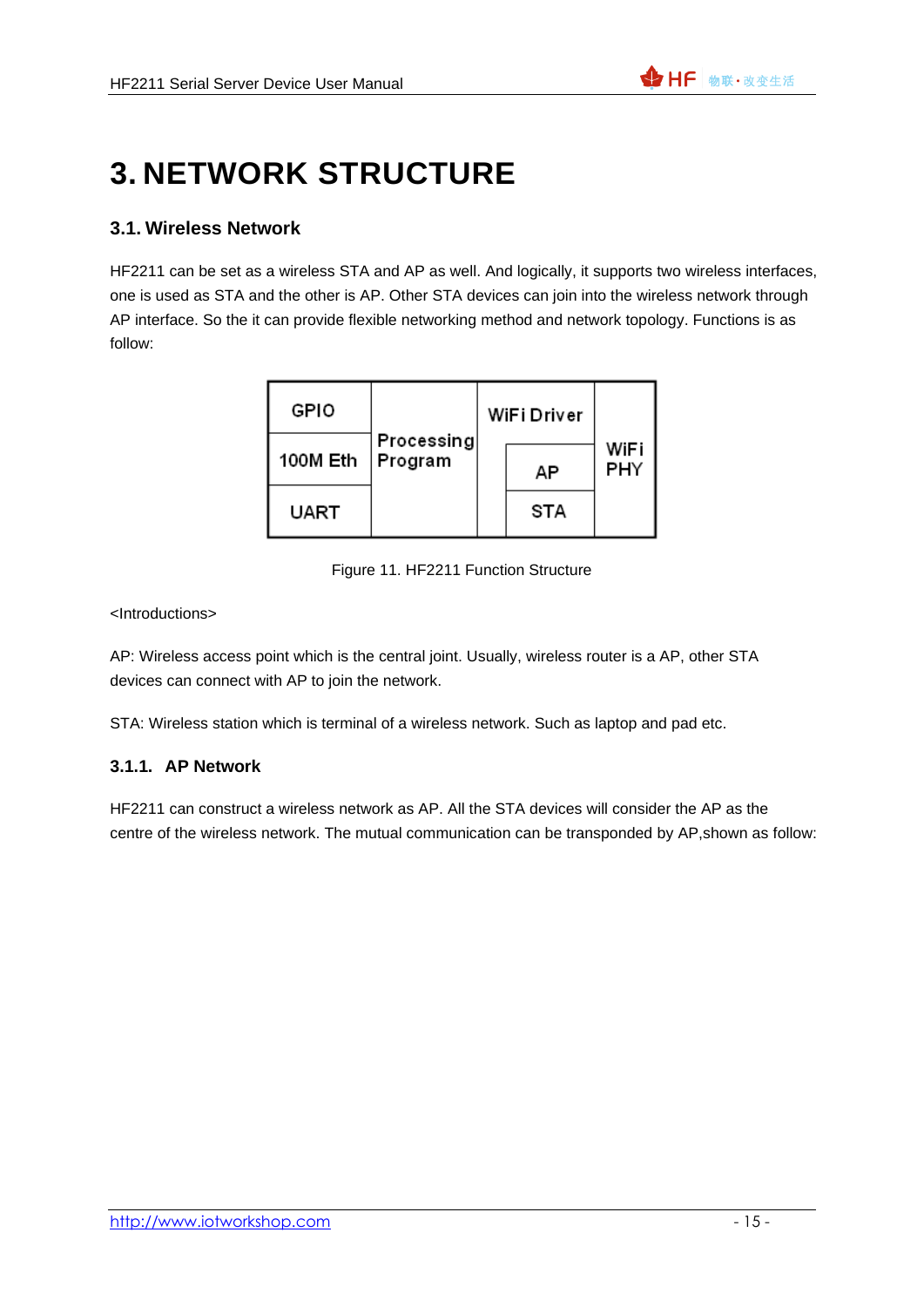



Figure 12. General AP Network

### <span id="page-15-0"></span>**3.1.2. STA Wireless Network**

Take the following picture as example. When router works in AP mode, HF2211 connects to the user's devices by RS232/RS485 interface. In this topology, the whole wireless network can be easily stretched.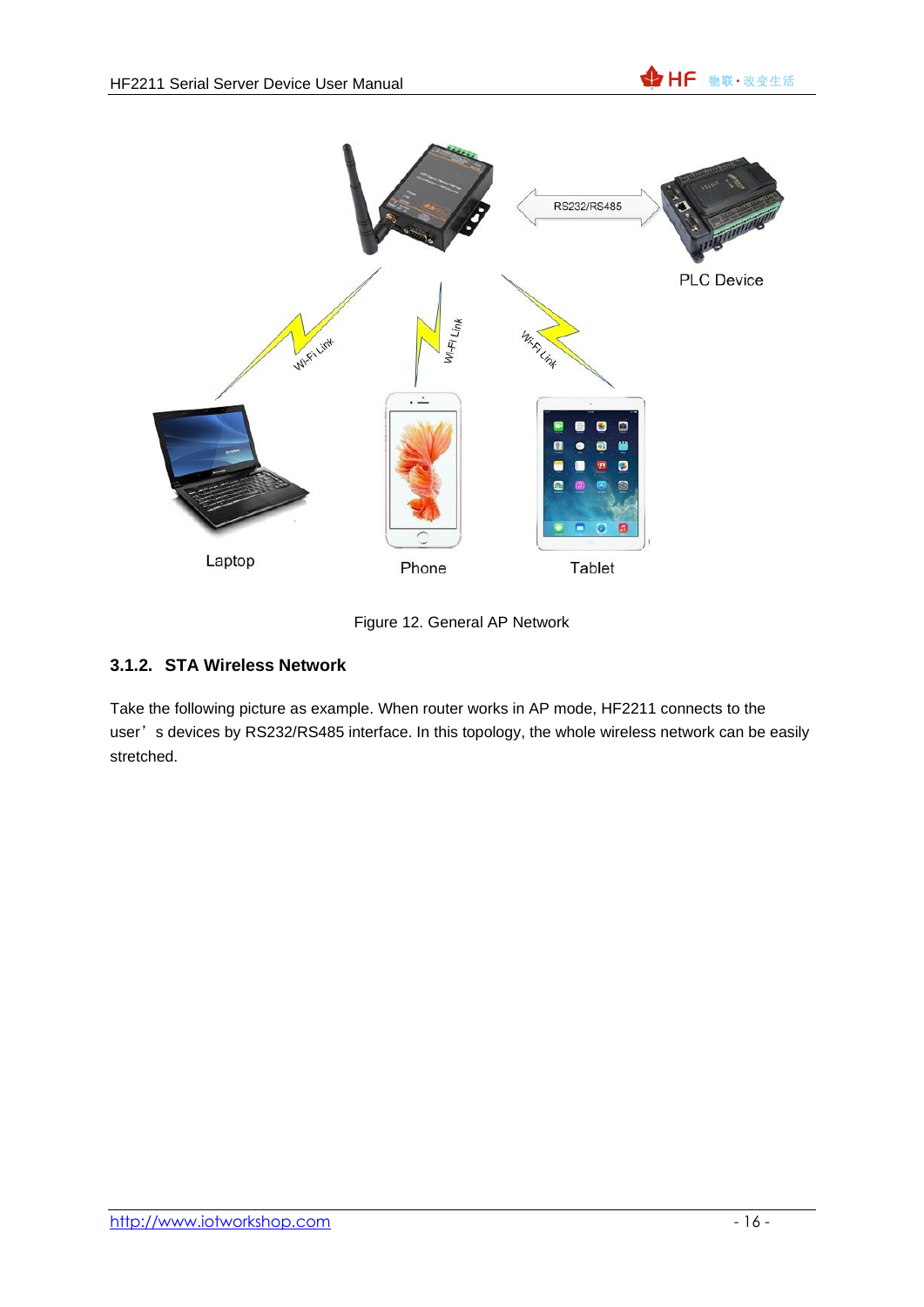



Figure 13. STA Application

### <span id="page-16-0"></span>**3.1.3. AP+STA Wireless Network**

HF2211 can support AP+STA method. It can support AP and STA interface at the same time.Shown as follow: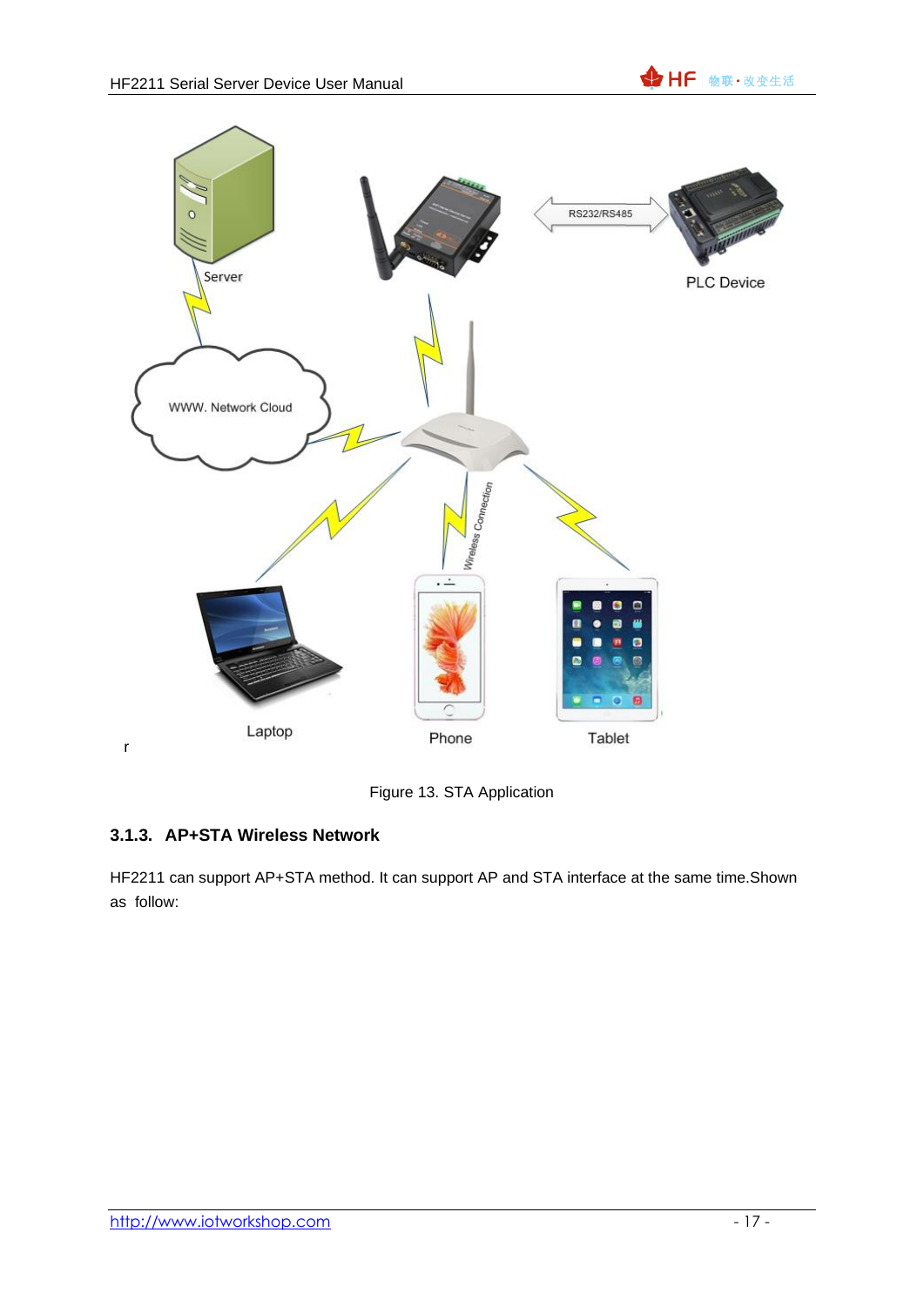

Figure 14. AP+STA Wireless Network

In this picture, HF2211 open the AP+STA function and the STA interface can be connected to the remote server by the router. Similarly, the AP interface can also be used. Phone/PAD can be connected to the AP interface and to control the serial devices or set itself.

Through AP+STA function, it is convenient to use Phone/PAD to monitor the user's devices and not change its original settings.

Through AP+STA function, it is convenient to configure the product.And it solves the problem that the formal product can only configure by serial port.

#### **Notes that:**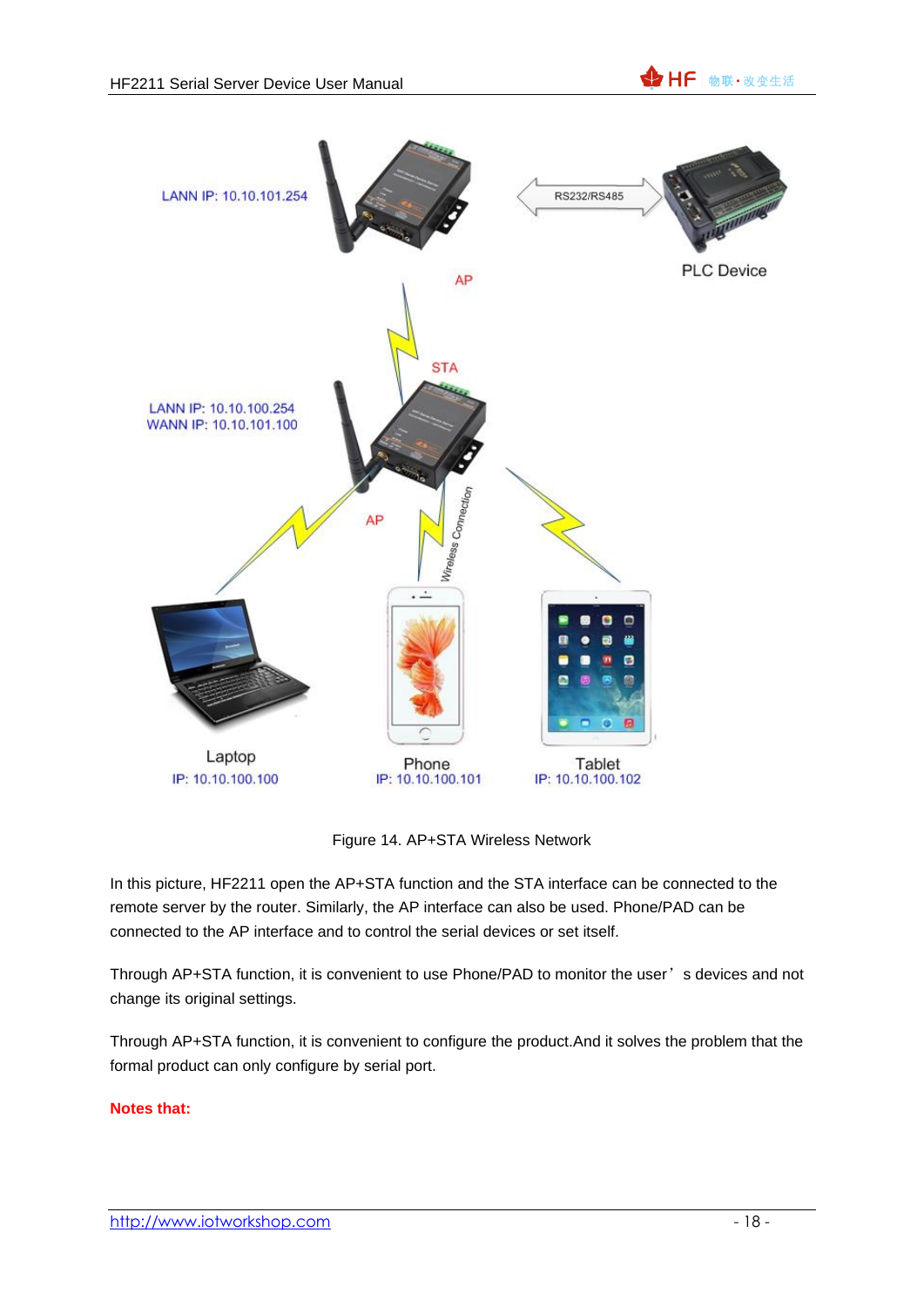**When the AP+STA function is opened, the STA interface needs to connect to other router. Otherwise, STA interface will endlessly scan the router information nearby. When it is scanning, it will bring bad effects to the AP interface, like losing data etc.**

#### **AP and STA parts must set to the different sub-network for the product working as APSTA mode.**

#### <span id="page-18-0"></span>**3.1.4. IOTService Software**

Open the IOTService after connect to the AP hotspot generated by HF2211 or connect to Product Ethernet port to PC, then configure the parameter.

| <b>M</b> Device Setting                                         |                                                            | $\times$                                   |
|-----------------------------------------------------------------|------------------------------------------------------------|--------------------------------------------|
| -System-                                                        | <b>SOCKET-</b>                                             | WiFi-                                      |
| User:<br>admin                                                  | SOCKET Name:<br>Inetp<br>٠                                 | <b>AP</b><br>Mode:<br>$\blacktriangledown$ |
| Password:<br>admin                                              | <b>TCP-SERVER</b><br>Protocol:<br>$\overline{\phantom{a}}$ | AP.<br>AP SSID:<br><b>STA</b>              |
| HostName:<br>Eport-HF2211                                       | 0.0.0.0<br>Server Addr:                                    | <b>APSTA</b><br>AP Key:                    |
| Enable<br>DHCP:<br>$\blacktriangledown$                         | Server Port:<br>$\overline{0}$                             | STA SSID:<br><b>HF2211</b>                 |
| 10.10.100.10<br>IP Address:                                     | Local Port:<br>8899                                        | STA Key:                                   |
| Gate Way:<br>10.10.100.254                                      | Keep Alive:<br>60                                          | Scan                                       |
| DNS:<br>10.10.100.254                                           | Time Out:<br>300                                           |                                            |
| Network Mode:<br>Router<br>$\blacktriangledown$                 | luart<br>Rout:<br>$\overline{\phantom{a}}$                 |                                            |
| -UART-                                                          | <b>Buffer Size:</b>                                        |                                            |
| <b>UART No:</b><br>UART <sub>1</sub><br>$\overline{\mathbf{v}}$ | 8192                                                       |                                            |
| 115200<br>Baudrate:<br>$\overline{\mathbf{v}}$                  | New SOCKET<br><b>SOCKET Del</b>                            |                                            |
| l8<br>Data Bits:<br>$\blacktriangledown$                        |                                                            | Confirm<br>Cancel                          |
| Stop Bits:<br>11<br>$\blacktriangledown$                        | <b>LAN</b>                                                 |                                            |
| <b>NONE</b><br>Parity:<br>$\overline{\mathbf{v}}$               | IP Address:<br>10.10.100.254                               | VirPath<br>Export                          |
| Half-Duplex<br>Flow Control:<br>$\blacktriangledown$            | Mask:<br>255.255.255.0                                     | <b>Detail</b><br>Import                    |
| <b>Buffer Size:</b><br>8192                                     | Enable<br>DHCP:<br>$\overline{\phantom{a}}$                | F-Set Clear<br>F-Set Update                |

Figure 16. Configure Wi-Fi Parameter

Scan

×

| Select | Channel | <b>SSID</b>   | <b>MAC Address</b> | <b>RSSI</b> | Has Key |
|--------|---------|---------------|--------------------|-------------|---------|
|        |         | Sam401        | D4:EE:07:2D:14:1E  | 100         | Yes     |
|        | 10      | ChinaNet-vRMx | 38:E3:C5:A2:87:D5  | 100         | lYes    |
|        |         | UPGRADE-AP    | 20:DC:E6:48:35:9E  | 39          | Yes     |
|        | 6       | xiaoheizi     | B0:95:8E:06:CB:16  | 29          | Yes     |
|        |         | Caoyu         | 78:96:82:A2:C6:A2  |             | Yes     |
|        |         | Caovu         |                    |             | Yes     |

#### Figure 17. STA Scan Parameter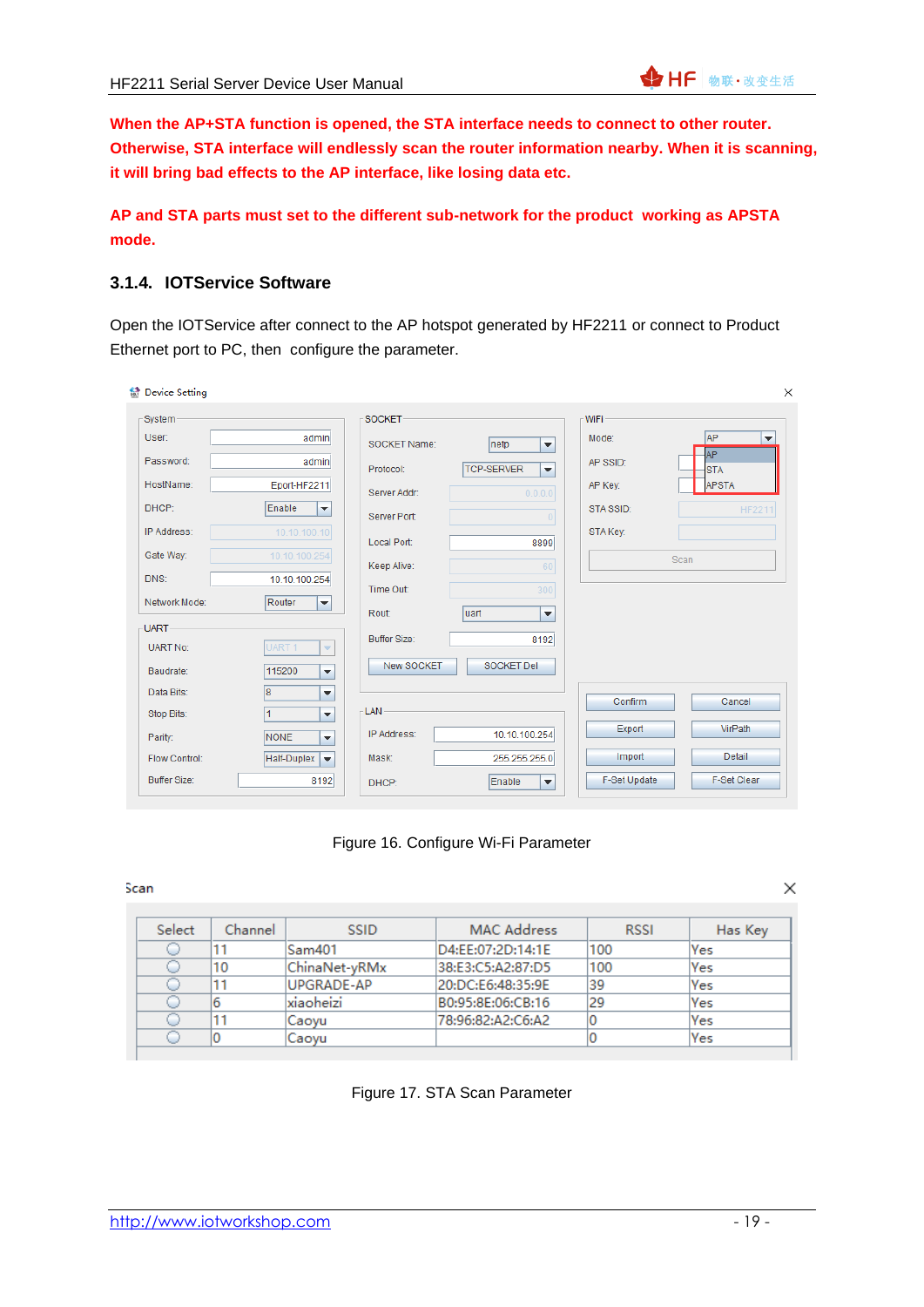#### <span id="page-19-0"></span>**3.1.5. Webpage Configuration**

Use PC to connect with HF2211 through its AP hotspot or Ethernet connection. Input the default IP(10.10.100.254, default username and password: admin/admin) to login the webpage to configure the parameter.

| $\leftarrow$ $\rightarrow$<br>C   10.10.100.254/system.html |                                                             |               |  |  |  |  |  |
|-------------------------------------------------------------|-------------------------------------------------------------|---------------|--|--|--|--|--|
| 4. 栩勝工場                                                     |                                                             |               |  |  |  |  |  |
| <b>STATUS</b>                                               | <b>System Settings</b><br>Change the device system settings |               |  |  |  |  |  |
| <b>SYSTEM SETTINGS</b>                                      | Authentication                                              |               |  |  |  |  |  |
| <b>SERIAL PORT SETTINGS</b>                                 | <b>User Name</b><br>admin                                   |               |  |  |  |  |  |
| <b>COMMUNICATION SETTINGS</b>                               | Password                                                    |               |  |  |  |  |  |
| <b>CUSTOM SETTINGS</b>                                      | <b>Network Information</b>                                  |               |  |  |  |  |  |
| <b>OTHERS</b>                                               | <b>Host Name</b><br>Eport-HF2211                            |               |  |  |  |  |  |
|                                                             | <b>Network Mode</b>                                         | Router        |  |  |  |  |  |
|                                                             | <b>DHCP</b>                                                 | ON            |  |  |  |  |  |
|                                                             | <b>DNS</b>                                                  | 10.10.100.254 |  |  |  |  |  |
|                                                             | <b>WiFi Information</b>                                     |               |  |  |  |  |  |
|                                                             | <b>WiFi Mode</b><br><b>STA</b><br>٠                         |               |  |  |  |  |  |
|                                                             | <b>STA SSID</b><br>Sam401                                   |               |  |  |  |  |  |
|                                                             | <b>STA KEY</b><br>gongyuhui                                 |               |  |  |  |  |  |
|                                                             |                                                             | Scan          |  |  |  |  |  |

Figure 18. Configure the Wi-Fi Parameter

|                | <b>WiFi Information</b> |                     |                         |                |                 |         |  |
|----------------|-------------------------|---------------------|-------------------------|----------------|-----------------|---------|--|
|                | <b>WiFi Mode</b>        | <b>STA</b>          | $\overline{\mathbf{v}}$ |                |                 |         |  |
|                |                         |                     |                         |                |                 |         |  |
|                | <b>STA SSID</b>         | Sam401              |                         |                |                 |         |  |
|                | <b>STA KEY</b>          | gongyuhui           |                         |                |                 |         |  |
| ID             | <b>BSSID</b>            | Scan<br><b>SSID</b> | <b>Rssi</b>             | <b>Channel</b> | <b>Security</b> | Choose  |  |
|                |                         |                     |                         |                |                 | $\circ$ |  |
| 1              | 20:DC:E6:48:35:9E       | UPGRADE-AP          | 44                      | 11             | √               |         |  |
| $\overline{2}$ | B0:95:8E:06:CB:16       | xiaoheizi           | 29                      | 6              | $\sqrt{ }$      | $\circ$ |  |
| 3              |                         |                     |                         |                |                 |         |  |
|                | 78:A1:06:FF:03:AA       | TP-LINK FF03AA      | 15                      |                | $\sqrt{ }$      | $\circ$ |  |
| 4              | 8C:A6:DF:9C:16:CF       |                     | 10                      | ×,             | $\sqrt{ }$      | $\circ$ |  |
| 5              |                         | Caoyu               | $\mathbf{0}$            | $\Omega$       | $\sqrt{2}$      | $\circ$ |  |
| 6              | 14:75:90:14:FC:90       | TP-LINK FC90        | $\mathbf{0}$            | 6              | $\sqrt{ }$      | $\circ$ |  |
| $\overline{7}$ | 78:96:82:A2:C6:A2       | Caoyu               | $\mathbf{0}$            | 11             | $\sqrt{ }$      | $\circ$ |  |
| 8              | D4:EE:07:2D:14:1E       | Sam401              | 100                     | 11             | $\sqrt{2}$      | $\circ$ |  |

Figure 19. STA Scan

### <span id="page-19-1"></span>**3.2. Ethernet Interface Function**

HF2211 provides with a 100M Ethernet interface. Through the 100M Ethernet interface, user can achieve the connection among WIFI, serial port and Ethernet port.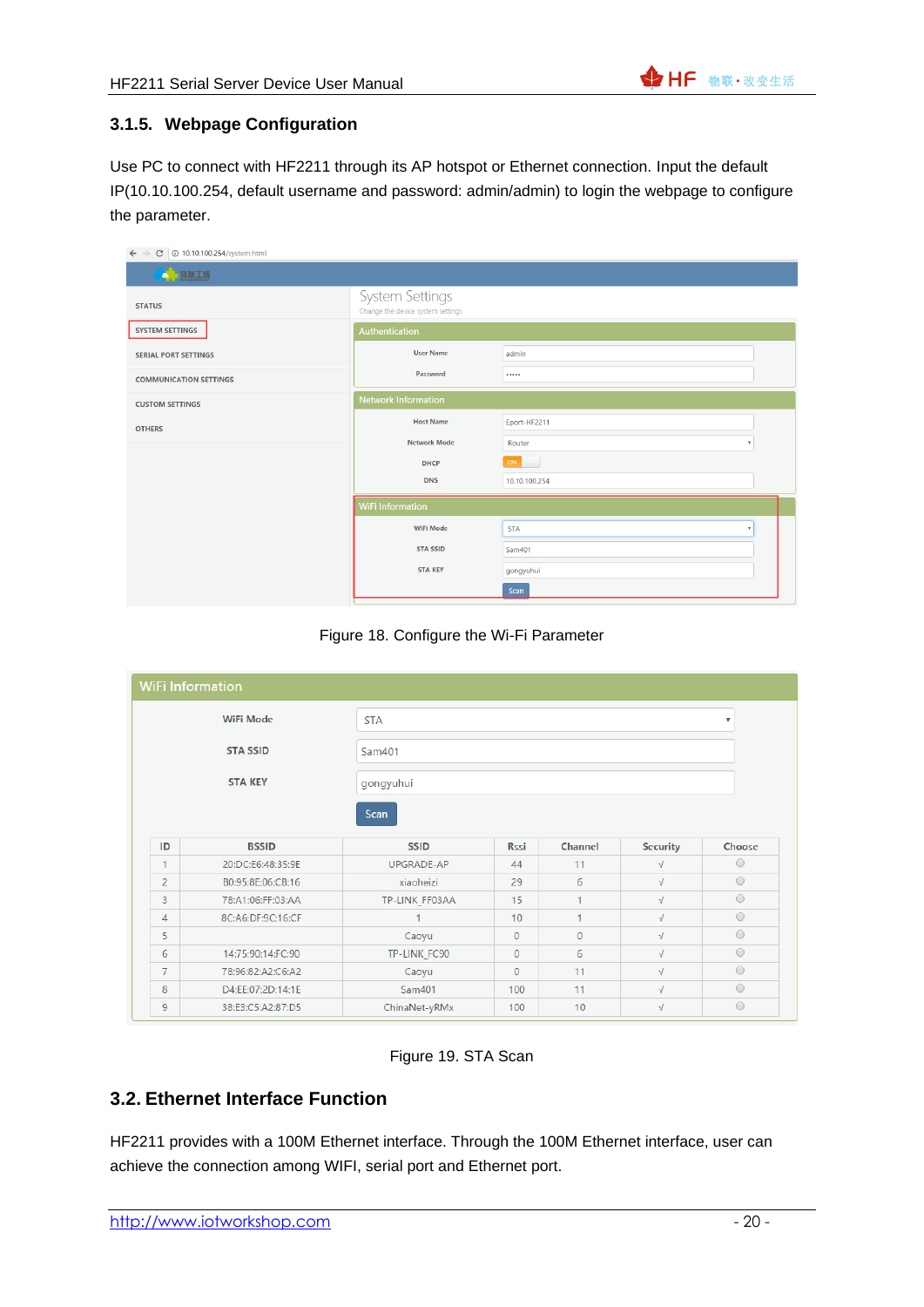#### <span id="page-20-0"></span>**3.2.1. Ethernet Port with Wi-Fi**



Figure 20. Ethernet Interface Function

HF2211 servers as APSTA and generate a central network. The IP addresses of all the devices and module's are in the same network segment.

#### Note:

If product works in AP mode, then the Ethernet is working as WAN mode, PC will use Auto-IP to set its IP when connect via Ethernet. Better to change via Wi-Fi, then the PC and other devices are all in same subnetwork.(10.10.100.xxx)

| SN<br>DevType | <b>MAC Address</b>          | HostName.    |                 | Position                             | VirPath | State        | SW Ver |   |  |
|---------------|-----------------------------|--------------|-----------------|--------------------------------------|---------|--------------|--------|---|--|
| IHF2211       | F0FE6B5373                  | Eport-HF2211 | 169.254.173.207 | Local                                |         | Online 1.09i |        | ዹ |  |
|               |                             |              |                 | -                                    |         |              |        |   |  |
|               | C:\WINDOWS\system32\cmd.exe |              |                 |                                      |         |              |        |   |  |
| ₩indows IP 配置 |                             |              |                 |                                      |         |              |        |   |  |
|               |                             |              |                 |                                      |         |              |        |   |  |
|               |                             |              |                 |                                      |         |              |        |   |  |
|               | 以太网适配器 以太网:                 |              |                 |                                      |         |              |        |   |  |
|               |                             |              |                 |                                      |         |              |        |   |  |
|               | DNS 后缀                      |              |                 |                                      |         |              |        |   |  |
|               | IPv6 地址.                    |              |                 | <u>. forn. h873.7689.f33e:5775%2</u> |         |              |        |   |  |
|               | IPv4<br>出烘                  |              |                 | 169.254.87.117                       |         |              |        |   |  |
|               |                             |              |                 |                                      |         |              |        |   |  |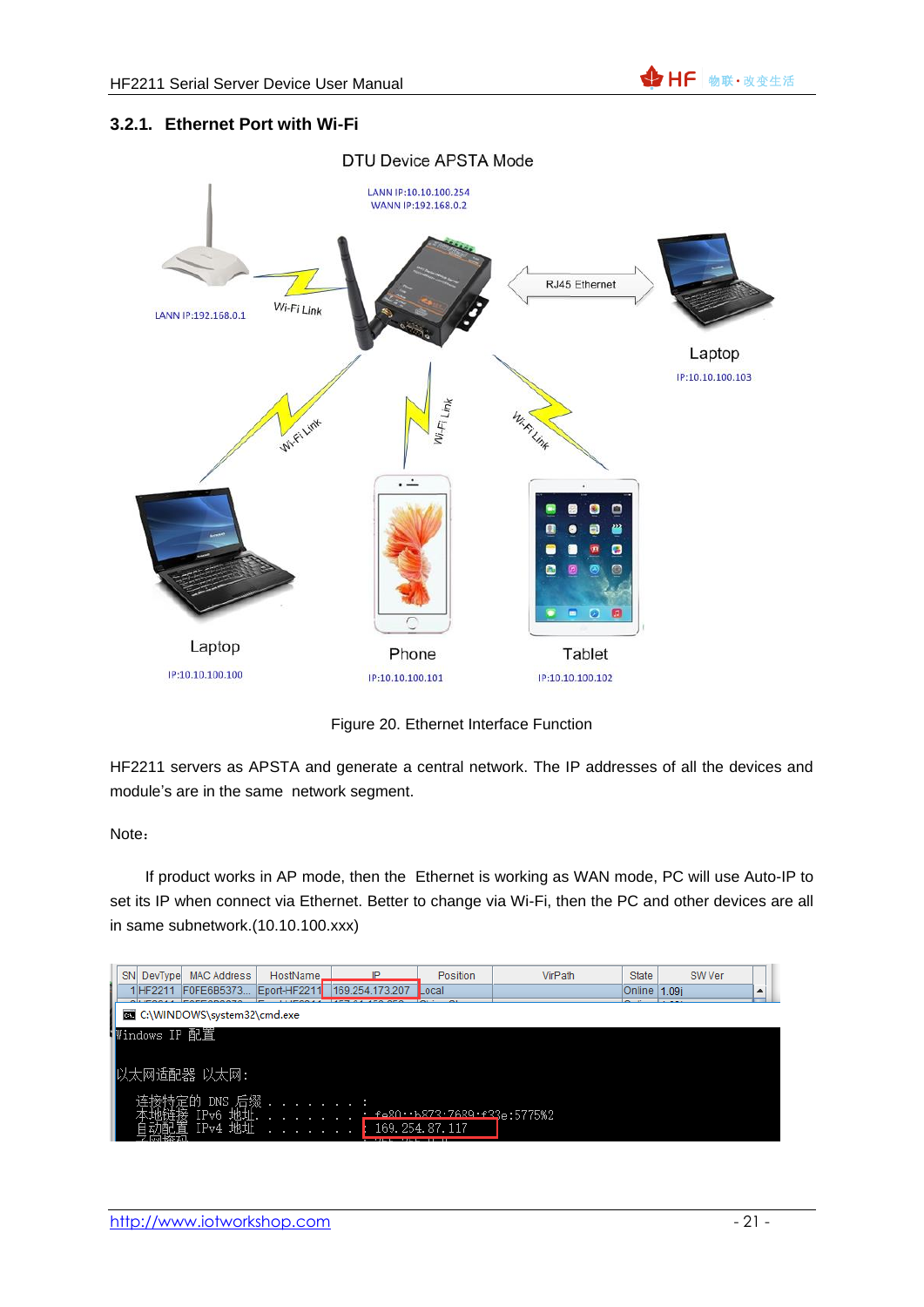#### <span id="page-21-0"></span>**3.2.2. Ethernet Interface Function(Router)**



Figure 21. Ethernet Interface Function(Router)

The HF2211 device Ethernet interface work in router mode. When connect to router, it will get IP address from router(as picture 192.168.1.100). The product itself generate a subnet(10.10.100.254 default). The device from the Ethernet interface is assigned with IP address by module (10.10.100.101 ).Then the device and the PC1 are in the same subnet for network communication. A connection fro PC1 to PC2, but PC2 cannot actively connect to PC1.

| the Device Setting  |                                           |                     |                                               |              | $\times$                              |
|---------------------|-------------------------------------------|---------------------|-----------------------------------------------|--------------|---------------------------------------|
| System              |                                           | <b>SOCKET</b>       |                                               | <b>WiFi</b>  |                                       |
| User:               | admin                                     | SOCKET Name:        | netp<br>$\blacktriangledown$                  | Mode:        | <b>AP</b><br>$\overline{\phantom{a}}$ |
| Password:           | admin                                     | Protocol:           | <b>TCP-SERVER</b><br>$\overline{\phantom{a}}$ | AP SSID:     | HF2211 73C0                           |
| HostName:           | Eport-HF2211                              | Server Addr:        | 0.0.0.0                                       | AP Key:      |                                       |
| DHCP:               | Enable<br>$\blacktriangledown$            | Server Port:        |                                               | STA SSID:    | <b>HF2211</b>                         |
| IP Address:         | 10.10.100.10                              | Local Port:         | 8899                                          | STA Key:     |                                       |
| Gate Way:           | 10.10.100.254                             | Keep Alive:         | 60                                            |              | Scan                                  |
| DNS:                | 10.10.100.254                             | Time Out:           | 300                                           |              |                                       |
| Network Mode:       | Router<br>$\overline{\phantom{a}}$        | Rout:               | luart<br>$\blacktriangledown$                 |              |                                       |
| UART-               | Router<br>Bridge                          | <b>Buffer Size:</b> | 8192                                          |              |                                       |
| <b>UART NO:</b>     | UART T<br>▼                               |                     |                                               |              |                                       |
| Baudrate:           | 115200<br>۰                               | <b>New SOCKET</b>   | <b>SOCKET Del</b>                             |              |                                       |
| Data Bits:          | 8<br>$\overline{\phantom{a}}$             |                     |                                               | Confirm      | Cancel                                |
| Stop Bits:          | $\overline{1}$<br>$\overline{\mathbf{v}}$ | <b>LAN</b>          |                                               |              |                                       |
| Parity:             | <b>NONE</b><br>۰                          | IP Address:         | 10.10.100.254                                 | Export       | VirPath                               |
| Flow Control:       | Half-Duplex<br>$\overline{\phantom{a}}$   | Mask:               | 255.255.255.0                                 | Import       | <b>Detail</b>                         |
| <b>Buffer Size:</b> | 8192                                      | DHCP:               | Enable<br>$\blacktriangledown$                | F-Set Update | F-Set Clear                           |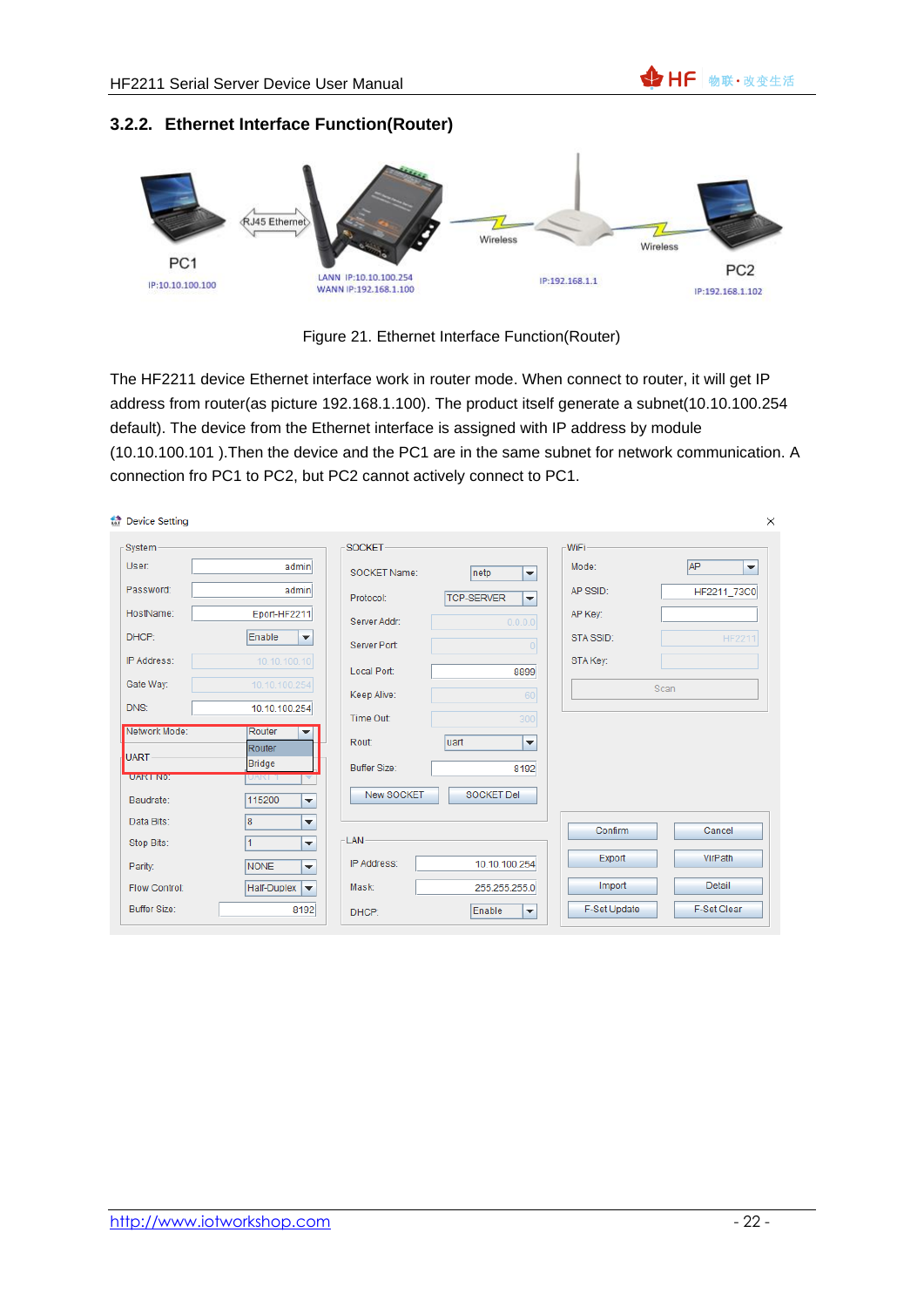

| □ HF2211<br>$\times$                                        |                                   |               |                      | $\times$<br>$\Box$ |
|-------------------------------------------------------------|-----------------------------------|---------------|----------------------|--------------------|
| C 1 192.168.0.144/system.html<br>$\leftarrow$ $\rightarrow$ |                                   |               |                      | ☆<br>÷             |
|                                                             | Change the device system settings |               |                      | $\blacktriangle$   |
| <b>SYSTEM SETTINGS</b>                                      | Authentication                    |               | <b>Helper</b>        |                    |
| <b>SERIAL PORT SETTINGS</b>                                 | <b>User Name</b>                  | admin         | Network working mode |                    |
| <b>COMMUNICATION SETTINGS</b>                               | Password                          |               |                      |                    |
| <b>CUSTOM SETTINGS</b>                                      | <b>Network Information</b>        |               |                      |                    |
| <b>OTHERS</b>                                               | <b>Host Name</b>                  | Eport-HF2211  |                      |                    |
|                                                             | <b>Network Mode</b>               | Router        |                      |                    |
|                                                             |                                   | Router        |                      |                    |
|                                                             | <b>WAN Sattings</b>               | <b>Bridge</b> |                      |                    |

#### <span id="page-22-0"></span>**3.2.3. Ethernet Port Function(Bridge)**



Figure 22. Ethernet Port Function(Bridge)

The HF2211 device Ethernet interface work in router mode. When connect to router, it will get IP address from router(as picture 192.168.1.101). AT the whole network, the product is like an invisible device. PC1 ad PC2 can communicated mutually without any constraint. But if product needs to connect with other devices, it needs set LAN IP address(192.168.1.10 as picture)

Notes:

Webpage, IOTService, or Cli command to set working mode, by default is router mode. **It need reboot when change its working mode.**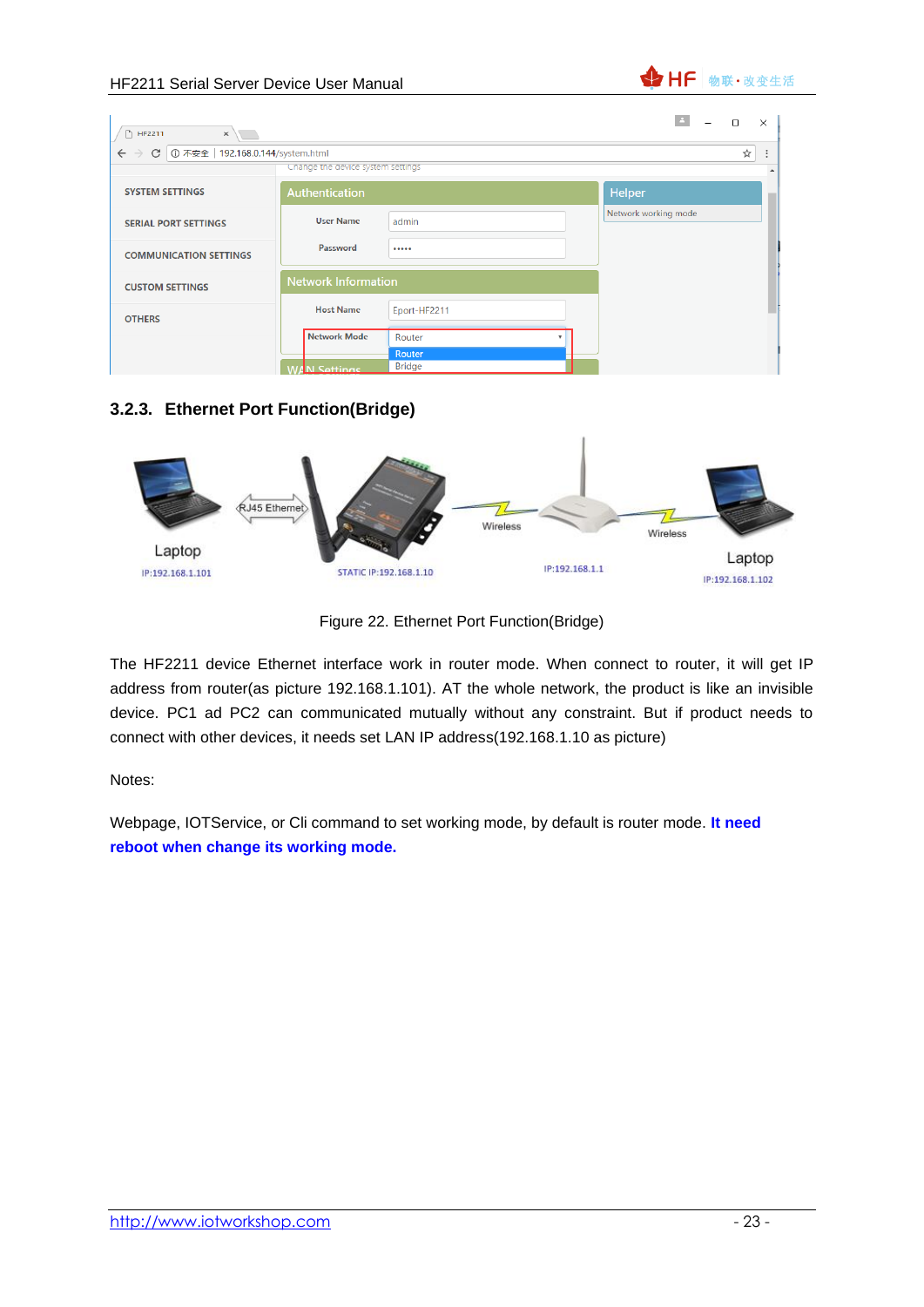

| <b>M</b> Device Setting |                                              |                     |                                               |                     | $\times$                           |
|-------------------------|----------------------------------------------|---------------------|-----------------------------------------------|---------------------|------------------------------------|
| -System-                |                                              | SOCKET-             |                                               | WiFi                |                                    |
| User:                   | admin                                        | SOCKET Name:        | netp<br>$\overline{\mathbf{v}}$               | Mode:               | <b>STA</b><br>$\blacktriangledown$ |
| Password:               | admin                                        | Protocol:           | <b>TCP-SERVER</b><br>$\overline{\phantom{a}}$ | AP SSID:            | HF2211_73C0                        |
| HostName:               | Eport-HF2211                                 | Server Addr:        | 0.0.0.0                                       | AP Key:             |                                    |
| DHCP:                   | <b>Disable</b><br>$\overline{\phantom{a}}$   | Server Port:        | $\overline{0}$                                | STA SSID:           | UPGRADE-AP_aaaa                    |
| IP Address:             | 10.10.100.10                                 | Local Port:         | 8899                                          | STA Key:            | 12345678                           |
| Gate Way:               | 10.10.100.254                                | Keep Alive:         | 60                                            |                     | <b>Scan</b>                        |
| DNS:                    | 10.10.100.254                                | Time Out:           | 300                                           |                     |                                    |
| Network Mode:           | Bridge<br>$\blacktriangledown$               | Rout:               | luart<br>٠                                    |                     |                                    |
| -UART-                  |                                              |                     |                                               |                     |                                    |
| <b>UART No:</b>         | UART <sub>1</sub><br>$\overline{\mathbf{v}}$ | <b>Buffer Size:</b> | 8192                                          |                     |                                    |
| Baudrate:               | 115200<br>٠                                  | New SOCKET          | <b>SOCKET Del</b>                             |                     |                                    |
| Data Bits:              | 8<br>$\overline{\phantom{a}}$                |                     |                                               |                     |                                    |
| Stop Bits:              | 1<br>▼                                       | <b>LAN</b>          |                                               | Confirm             | Cancel                             |
| Parity:                 | <b>NONE</b><br>$\overline{\phantom{a}}$      | IP Address:         | 192.168.1.10                                  | Export              | VirPath                            |
| <b>Flow Control:</b>    | Half-Duplex<br>$\blacktriangledown$          | Mask:               | 255.255.255.0                                 | Import              | <b>Detail</b>                      |
| <b>Buffer Size:</b>     | 8192                                         | DHCP:               | Enable<br>$\overline{\phantom{a}}$            | <b>F-Set Update</b> | <b>F-Set Clear</b>                 |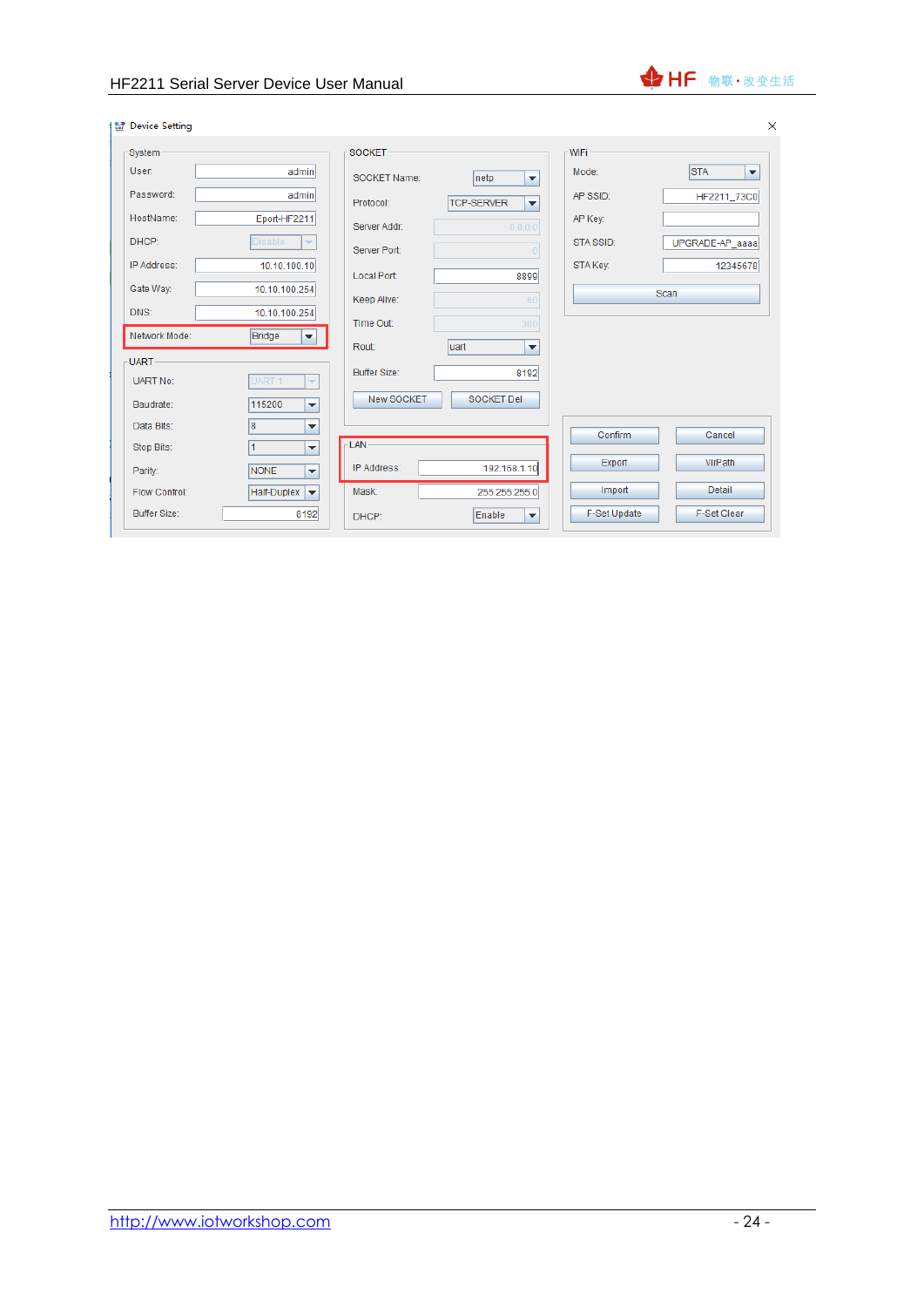## <span id="page-24-0"></span>**4. FUNCTION DESCRIPTION**

Refer to "IOT\_Device\_Series\_Software\_Funtion" document for more detailed function.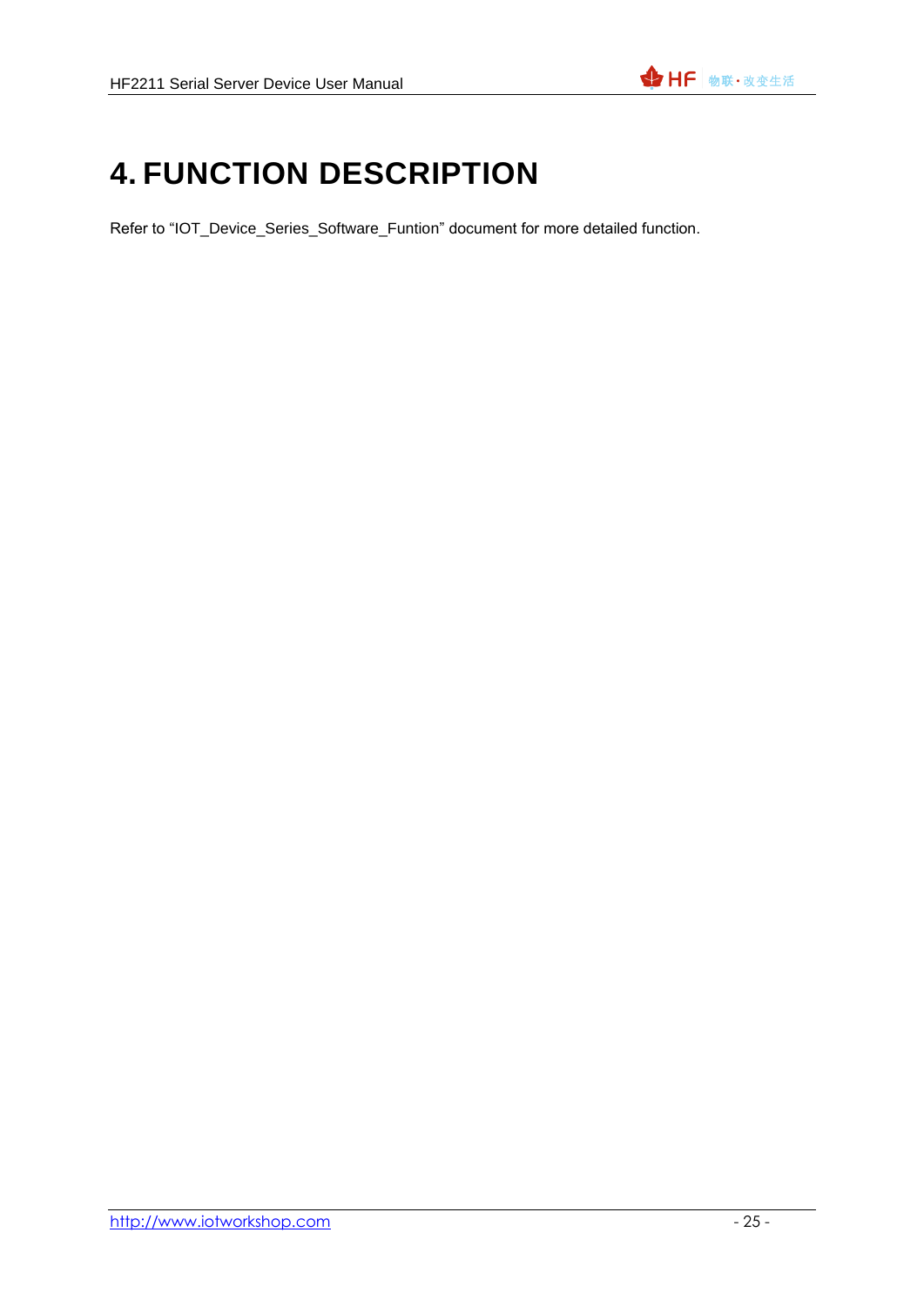# <span id="page-25-0"></span>**APPENDIX A:REFERENCES**

### <span id="page-25-1"></span>**A.1**.**Test Tools**

IOTService Configure Software:

<http://www.hi-flying.com/download-center-1/applications-1/download-item-iotservice>

UART、Network Test software:

[http://www.hi-flying.com/index.php?route=download/category&path=1\\_4](http://www.hi-flying.com/index.php?route=download/category&path=1_4)

#### <span id="page-25-2"></span>**A.2**.**Quick Start Manual**

See our product application on website:

http://www.hi-flying.com/wi-fi-iot/wi-fi-serial-server/rs232-rs485-rs422-to-wifi-serial-server